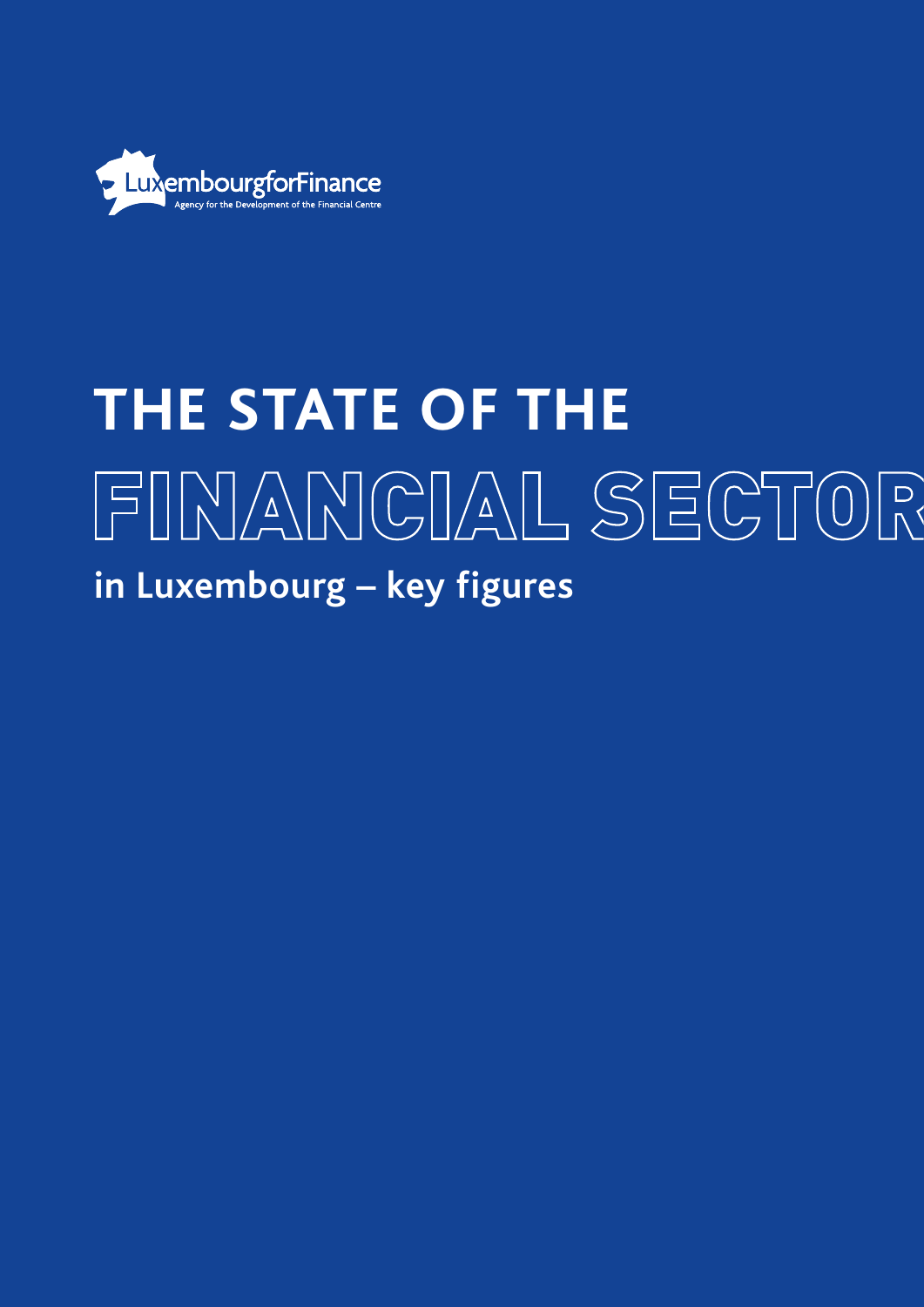# **SYNTHESIS OF KPI EVOLUTION 2011-2018**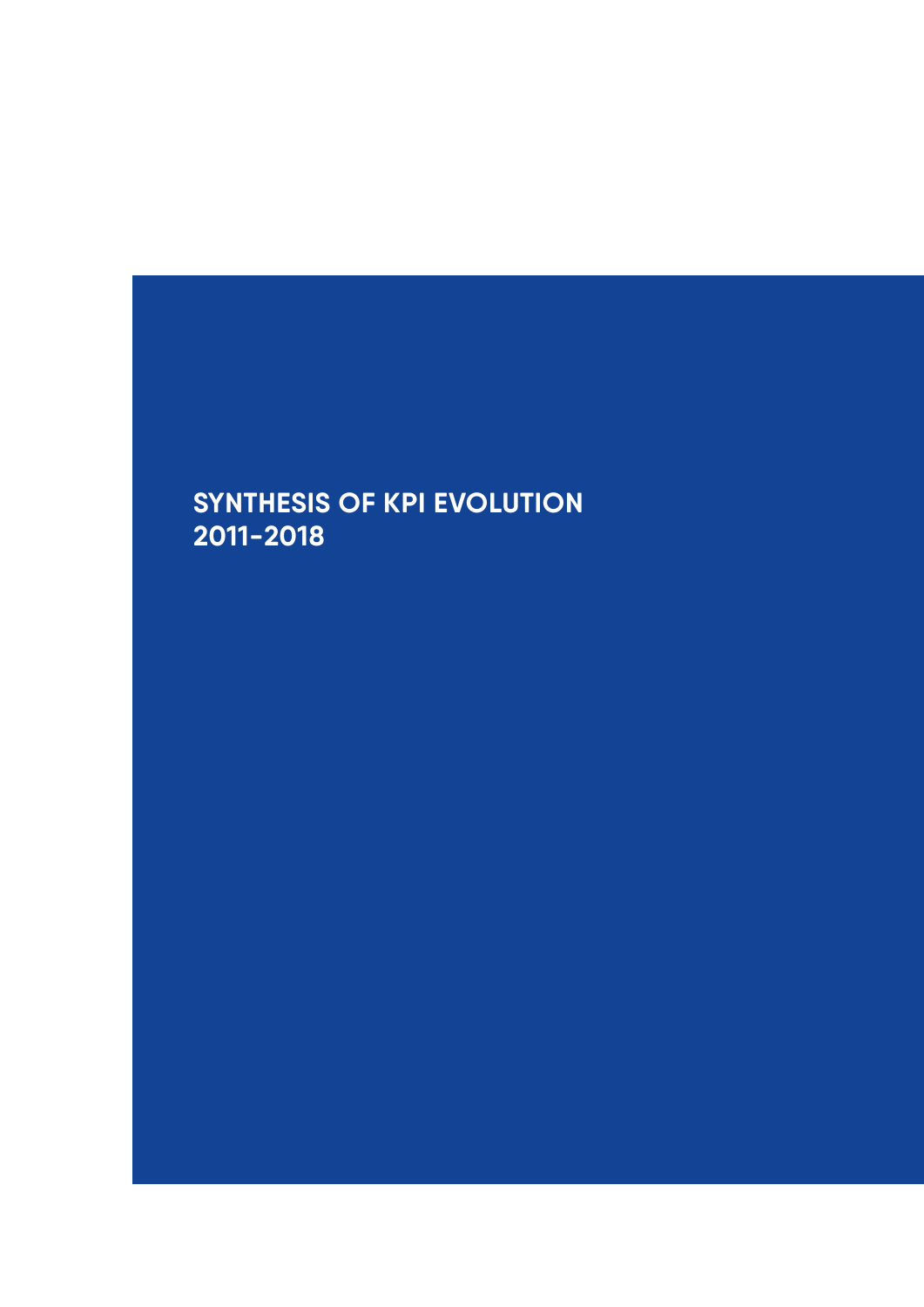#### **THE FINANCIAL SECTOR OVERALL**

- The financial sector has grown throughout the period 2011-18:
	- FTE: from 39,000 to 46,000 (+2% p.a.) equivalent to 12% of the overall economy
	- Added Value: EUR 12bn to EUR 16bn (+5% p.a.) equivalent to 31% of the overall economy
	- Tax contribution: EUR 3bn to EUR 4bn (+7% p.a.)
- Main drivers of growth in the period 2011-2018 for FTE and Added Value are Corporate Banking, ManCo & Investment Firms and Audit and Legal Services, for tax contribution the "taxe d'abonnement"
- Private Banking, Retail Banking, Funds activities within banks and insurance have remained flat or shown limited growth

#### **DEVELOPMENT OF SUBSECTORS**

- Banking represents roughly half of the Luxembourg financial sector. Employment level remained stable, added value grew by 5% p.a. and tax contribution by 6% p.a. and the number of banks has decreased from 144 to 135 throughout the reference period due to consolidation internationally and within Luxembourg
	- Private banking FTEs, added value and tax contribution remained stable as the industry is under pressure due to regulatory changes, more pressure on margins
	- Retail banking FTEs, added value and taxes contribution remained stable
	- Corporate banking drove up the value added with an increase from EUR 1.3bn in 2011 to EUR 3.4bn in 2018; legal, regulatory and ecosystem explaining the attractiveness of Luxembourg. Corporate banking taxes contribution rose by 15% p.a. while FTEs grew by 2% p.a.
- The insurance industry FTEs grew by a steady 2% p.a. while added value and taxes have been comparatively volatile due to changes in financial results and exceptional results of larger players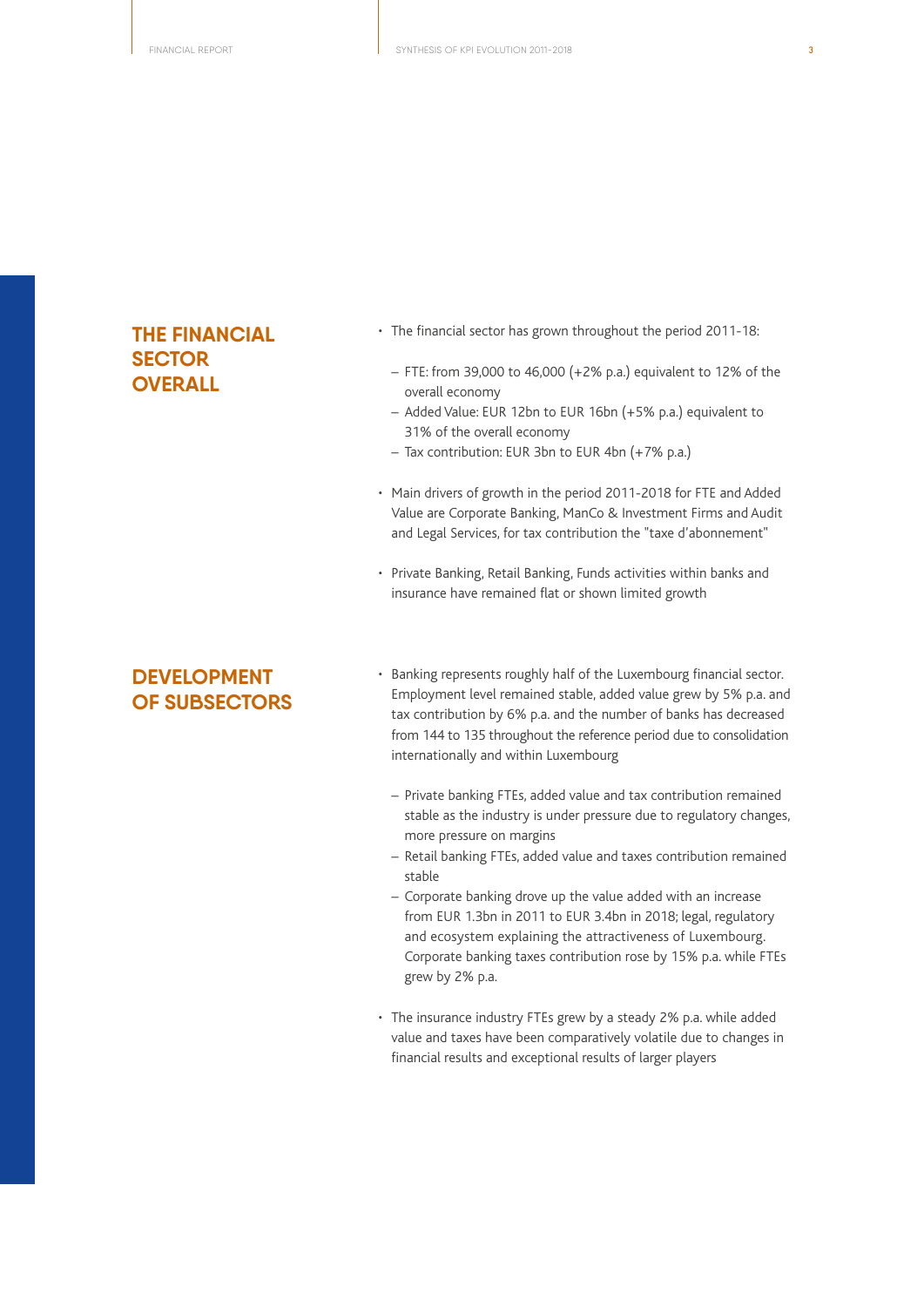- The fund industry generated growth in FTEs (3% p.a.), added value (6% p.a.) and taxes contribution (8% p.a.)
	- "Taxe d'abonnement" growing faster than the added value and generating 1/4th of the direct taxes contribution of the financial sector in 2018
	- Management companies led the increase in added value
- Audit and Legal Services provided for the financial sector increased significantly throughout the period (FTE: +7% p.a. to 7,500; Added Value +10% to EUR 1bn; Taxes paid +7% p.a. to EUR 0.2bn)

### **SIZE OF THE FINANCIAL SECTOR IN THE ECONOMY**

- Stable share in the economy FTEs (13% in 2011 and 12% in 2018) and added value (30% in 2011 and 31% in 2018)
- The financial sector is more productive than the rest of the economy with an added value per FTE ~2.5 times higher
- Taking into account the direct, indirect and implied effect of the financial sector on the rest of the economy we observe that:
	- For each job in the financial sector in 2011 there were 1.1 other jobs in the economy. This ratio goes up to 1.4 in 2018
	- For each euro of added value in the financial sector in 2011 there were 0.5 euro of added value generated in the rest of the economy. This ratio remains stable over time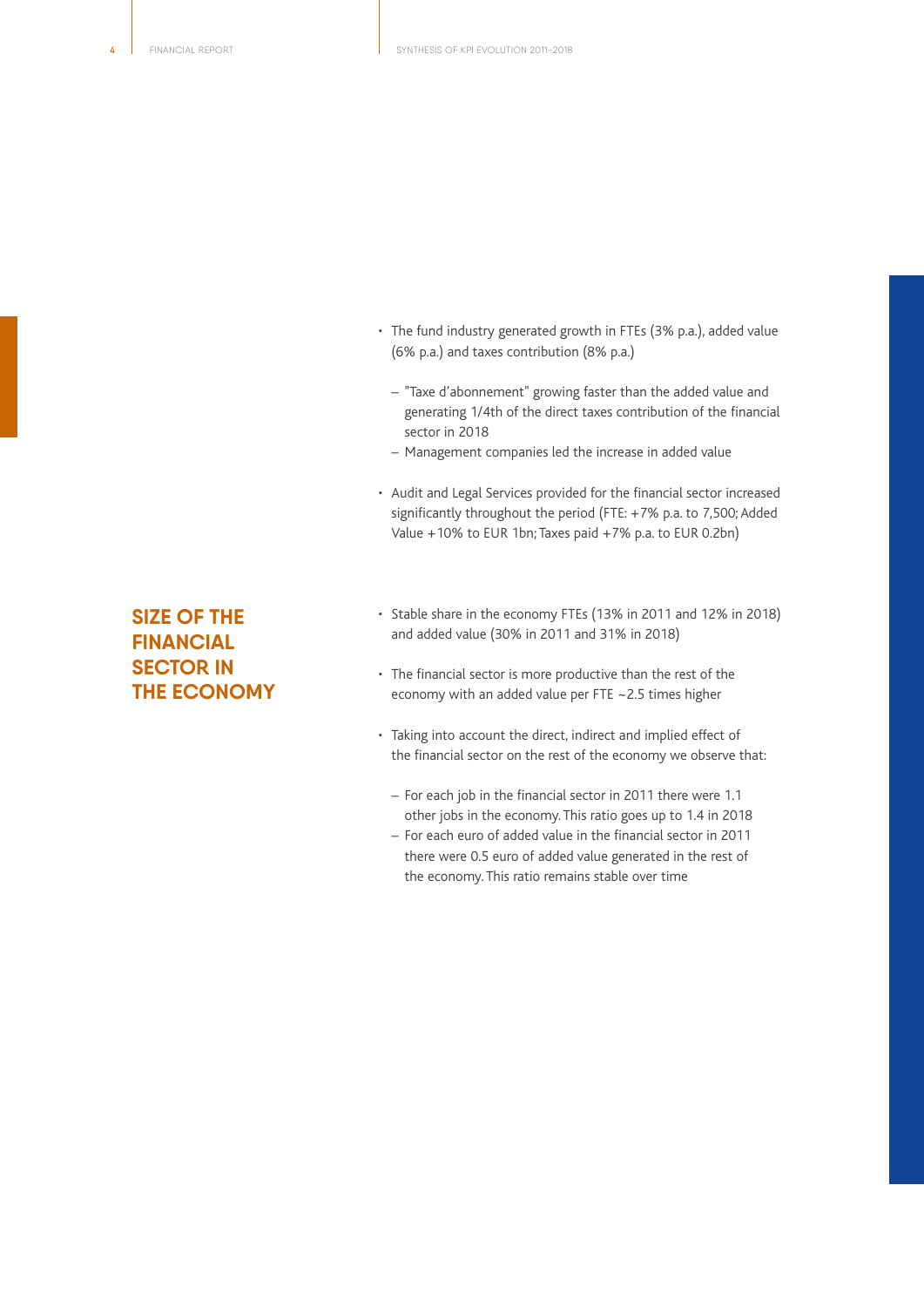### **CONTENT**

| -01 | THE LUXEMBOURG FINANCIAL SECTOR                 | 06 |
|-----|-------------------------------------------------|----|
| -02 | THE ROLE OF THE FINANCIAL SECTOR IN THE ECONOMY | 23 |
| -03 | <b>BACK-UP: METHODOLOGY AND DEFINITIONS</b>     | 28 |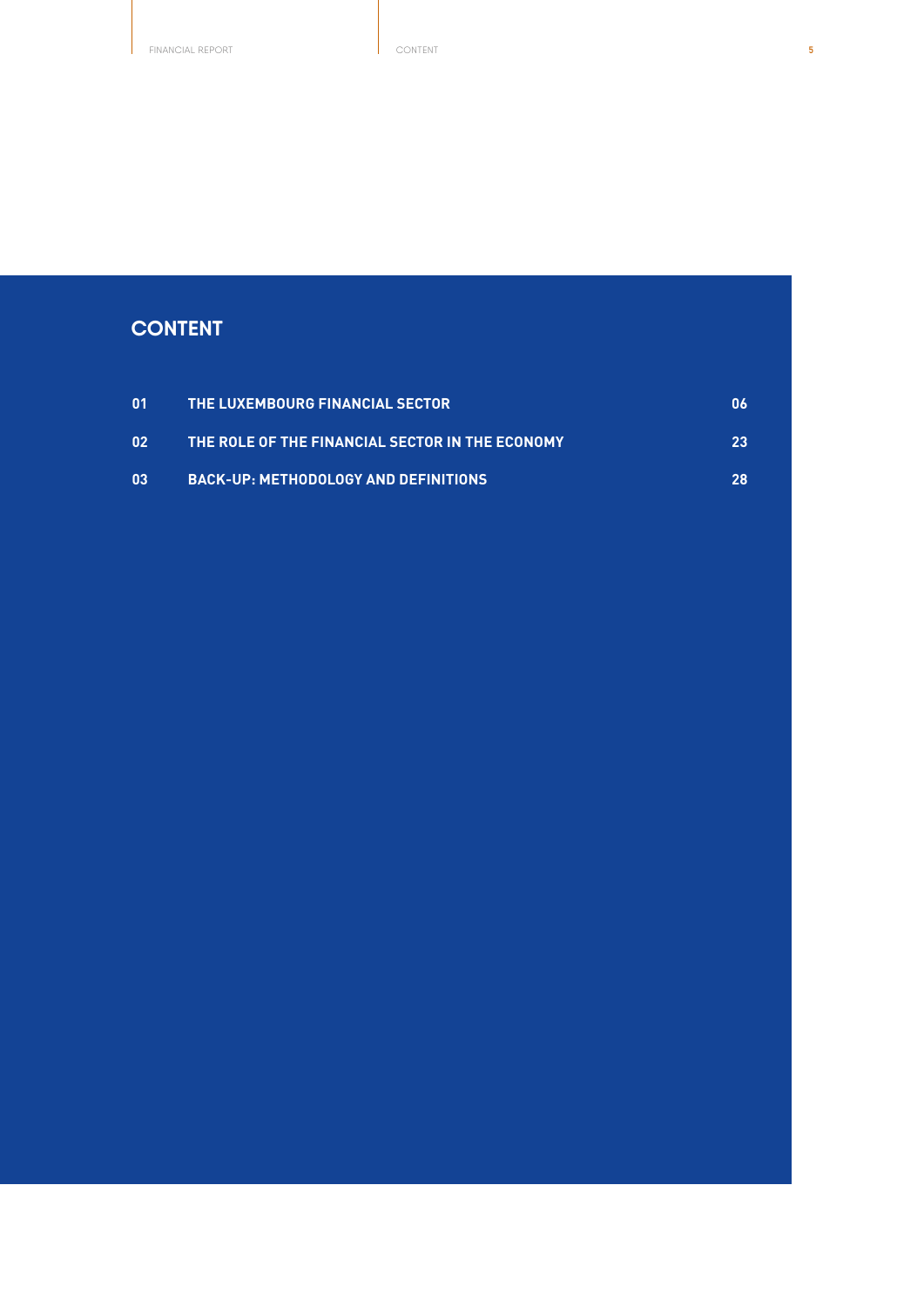<span id="page-5-0"></span>**01**

**THE LUXEMBOURG FINANCIAL SECTOR**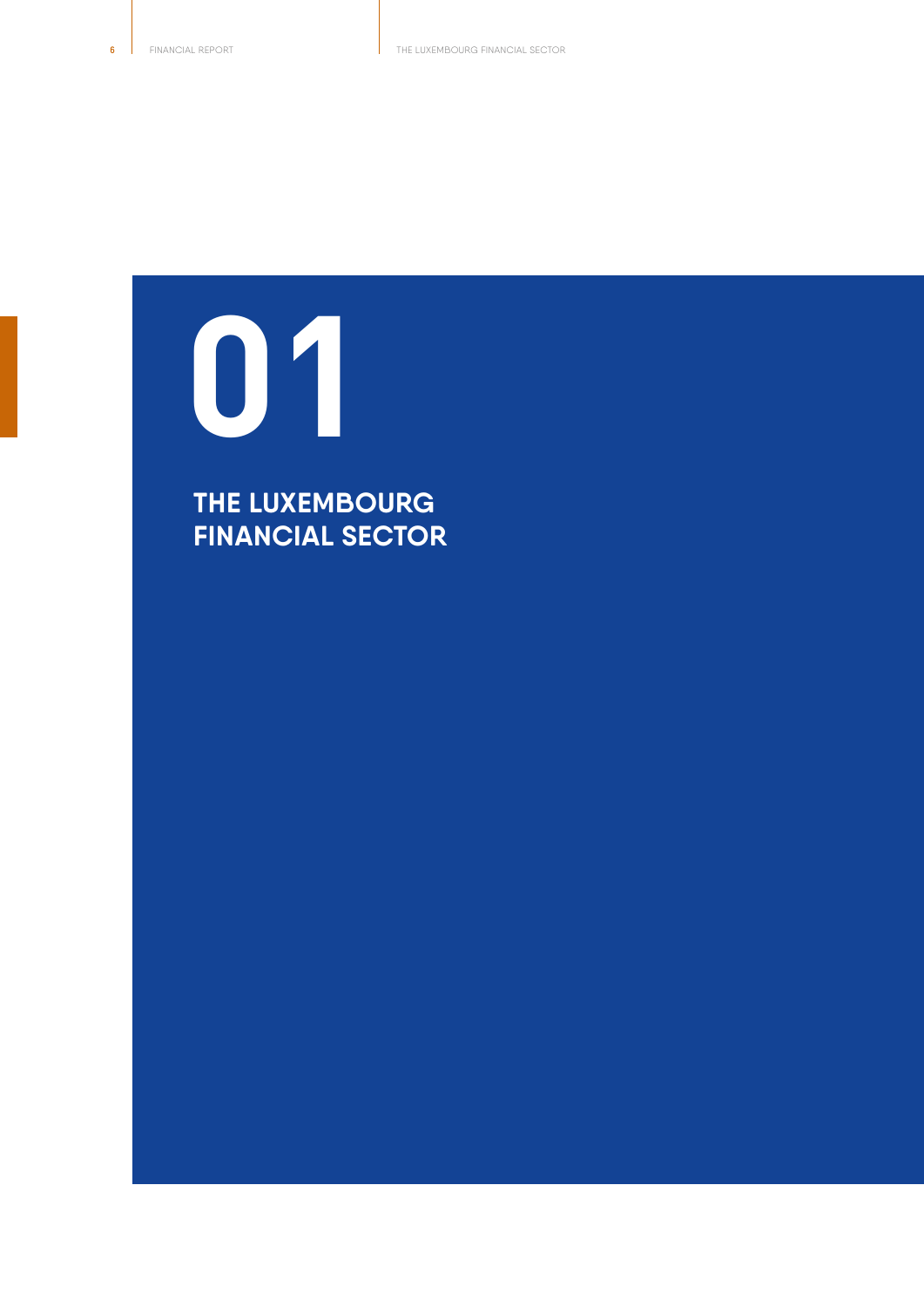### **THERE ARE DIFFERENT WAYS TO DEFINE THE SUBSECTORS OF THE FINANCIAL INDUSTRY**

**Added value in 20181 , EUR bn**



1 Excluding BCL, EIB and Soparfis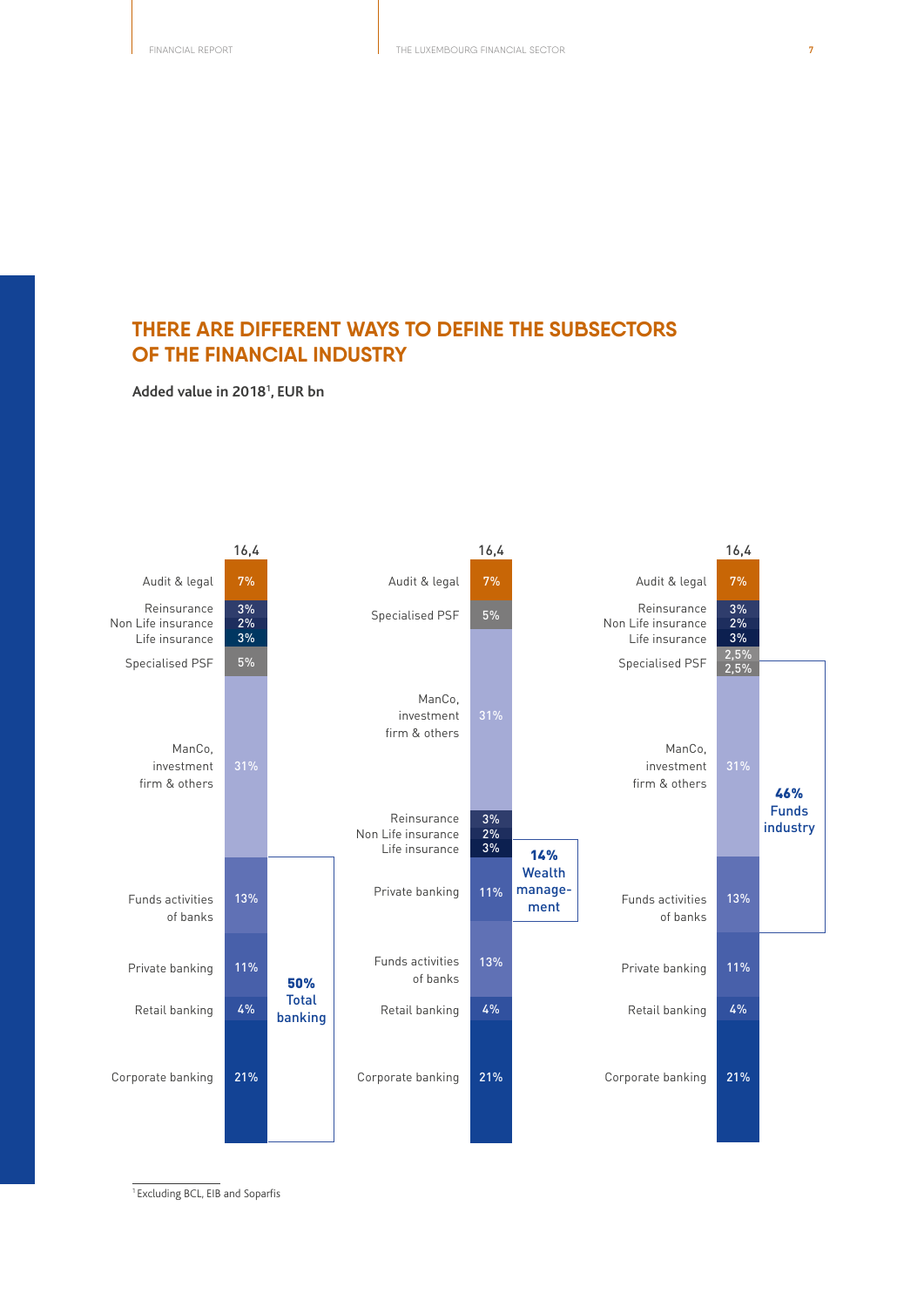#### **OVERALL FINANCIAL INDUSTRY**

#### **Indicators evolution**

**Fund activities not performed by banks, legal and audit services to the financial sector Total insurance Total banking** 



#### **FTE,** Thousands Share of economy 2011,  $\frac{0}{n}$ Share of economy 2018,  $0/$ 24 24 24 23 23 23 24 24 12 13 13 14 15 16 17 19 +2% p.a. 13 **12 12 12 12 12 12 12 12 12 12 12 12 12** 39 40 41 41 42 43 45 46 4 4 4 4 4 4 4 4 4

#### **Added Value,** EUR bn



### **Taxes3 ,** EUR bn



#### **Comments**

- 46 thousands FTE representing 51 thousands employees in 2018. Excluding brokers of insurance companies / private banks
- Stable FTEs in banking with a slight increase in private banking and slight decrease in corporate banking
- Slight FTE increase in insurances
- Slight FTE increase in fund industry driven by management companies
- FTE growth in audit and legal services
- 2011-2018 average added value growth of 5% p.a. mostly driven by corporate banking and the fund industry
- Increasing cost pressure in banks has negatively impacted net results in recent years
- Impacted by volatility in profitability in insurances
- Significant share coming from taxe d'abonnement (EUR 1bn or 28% in 2018)

<sup>2</sup> Exceptional income of EUR 741mn due to sale of participation in Xia Bank Company Ltd. by Deutsche Bank Luxembourg 3 Including taxe d'abonnement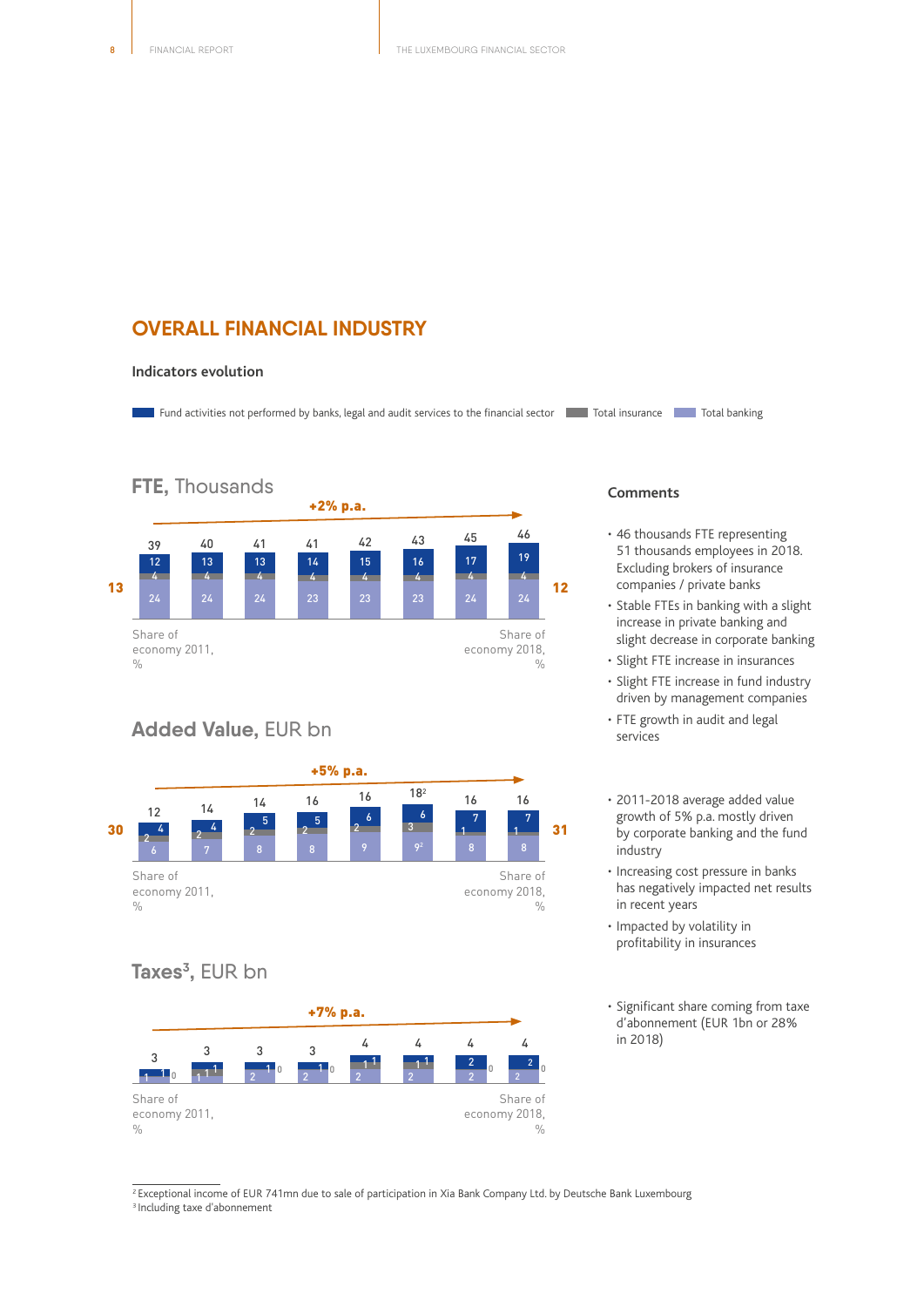#### **TOTAL BANKING4**

**Indicators evolution**

**FTE,** Thousands

| <b>0%</b> | 23.7 | 23.5 | 23.5 | 23.3 | 23.4 | 23.6 | 23.9 | 24.0 |
|-----------|------|------|------|------|------|------|------|------|
| $-1%$     | 2.9  | 2.9  | 2.9  | 2.9  | 2.9  | 3.1  | 3.1  | 3.1  |
| $0\%$     | 7.0  | 6.7  | 6.7  | 6.6  | 6.5  | 6.8  | 7.0  | 7.0  |
| $-2%$     | 6.0  | 5.9  | 5.7  | 5.5  | 5.3  | 5.6  | 6.1  | 6.7  |
| $1\%$     | 7.8  | 8.1  | 8.1  | 8.3  | 8.6  | 8.1  | 7.7  | 7.2  |
|           | 2018 |      |      |      |      |      |      | 2011 |

**Retail banking Private banking Funds activities of banks Corporate banking** 

### **Added Value,** EUR bn



#### **Taxes7 ,** EUR bn

|                |                         |                         |                  |             |                           |             |         | 6%    |
|----------------|-------------------------|-------------------------|------------------|-------------|---------------------------|-------------|---------|-------|
|                |                         |                         | 1.8              | 2.1         | 2.0                       | 2.1         | 2.0     | 0%    |
| 1.3            | 1.4<br>$_{\rm 0.3}$ 0.1 | 1.7<br>$_{\rm 0.3}$ 0.1 | $_{\rm 0.3}$ 0.1 | $0.4^{0.1}$ | $_{\rm 0.4}$ $^{\rm 0.1}$ | $0.4^{0.1}$ | 0.3 0.1 | $0\%$ |
| $0.4^{0.1}$    | 0.6                     | 0.7                     | 0.7              | 0.7         | 0.7                       | 0.8         | 0.8     | 5%    |
| $0.6\,$<br>0.3 | 0.4 <sub>1</sub>        | 0.5 <sub>1</sub>        | 0.7              | 0.8         | 0.8                       | 0.7         | 0.7     | 15%   |
| 2011           |                         |                         |                  |             |                           |             | 2018    |       |

4 Excludes EIB and BCL

- 5 Exceptional income of EUR 741 mn due to sale of participation in Xia Bank Company Ltd. by Deutsche Bank Luxembourg
- 6 Exceptional results of JP Morgan
- 7 Including taxe d'abonnement

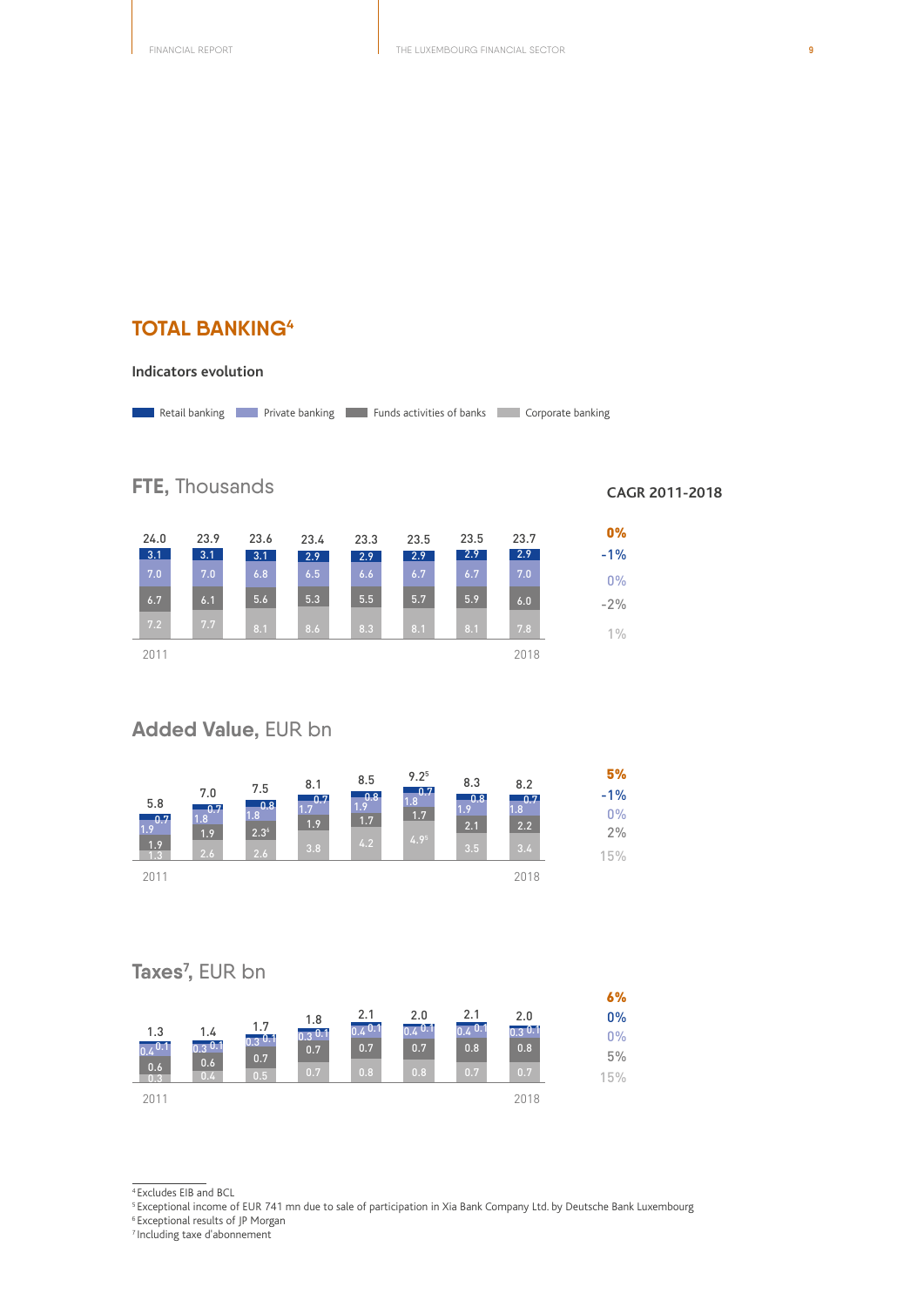### **DECREASE IN THE NUMBER OF BANKS IN RECENT YEARS**

#### **Evolution of the number of banks**

2014-2018, From license perspective<sup>8</sup>

| Number of banks<br>2014 YF                                            | 144            | · Serve home market and international private banking clients<br>• Boost visibility of lending activities to EU institutional investors                                                                             |
|-----------------------------------------------------------------------|----------------|---------------------------------------------------------------------------------------------------------------------------------------------------------------------------------------------------------------------|
| New entries                                                           | 16             | · Join financial centre (e.g., expertise)<br>• Access to European market                                                                                                                                            |
| Market exit                                                           | 14             | • Lack of critical size<br>· Presence in Luxembourg not strategic priority                                                                                                                                          |
| Consolidation in<br>Luxembourg                                        | $\overline{2}$ | · Consolidation caused by overbanked industry<br>· Economies of scale by capturing divestitures:<br>- Ripple effect of M&As or divestment decision following                                                        |
| Consolidation out<br>of Luxembourg                                    | 1              | financial distress in domestic market<br>- Lack of scale<br>- Pressure on offshore activities                                                                                                                       |
| Intra-group consolidation<br>$\overline{\mathbf{A}}$<br>in Luxembourg |                | · Group consolidating different entities to improve capital and<br>liquidity positions<br>• Supervision playing a key role in jurisdiction choice as banks                                                          |
| Intra-group consolidation<br>4<br>out of Luxembourg                   |                | with assets >20% of GDP are supervised by ECB rather<br>than national competent authority. Luxembourg GDP being<br>relatively small may have an impact on bank's decision to<br>consolidate in or out of Luxembourg |
| Number of banks<br>2018 YE                                            | 135            |                                                                                                                                                                                                                     |

Source: CSSF, press search

 $\overline{\text{B}}$  Multiple local legal entities of one group are all counted as different entities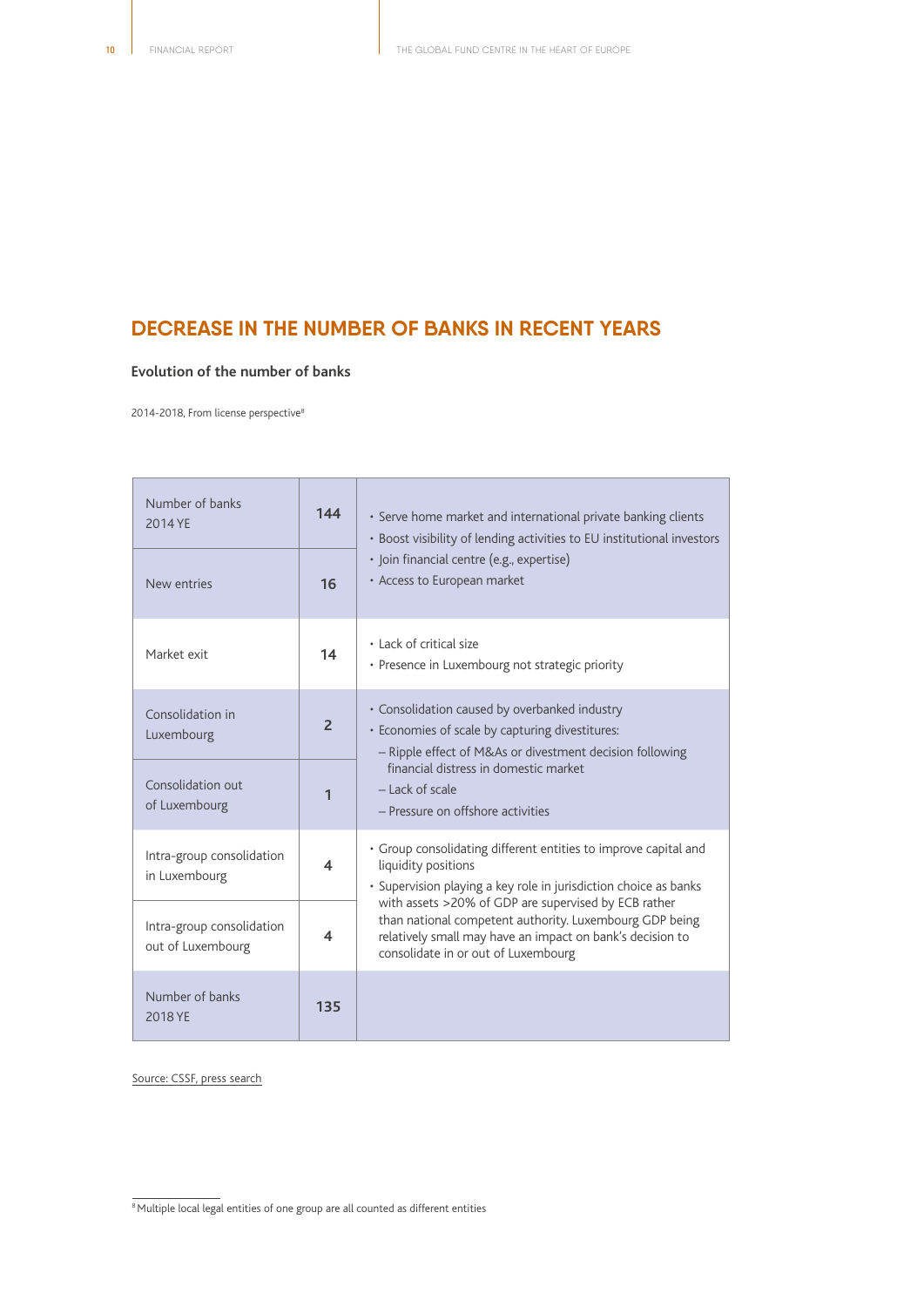#### **PRIVATE BANKING**

**Indicators evolution**



# **FTE,** Thousands

### **Added Value,** EUR bn



### **Taxes,** EUR bn



Source: CSSF, McKinsey PB survey, ABBL, press search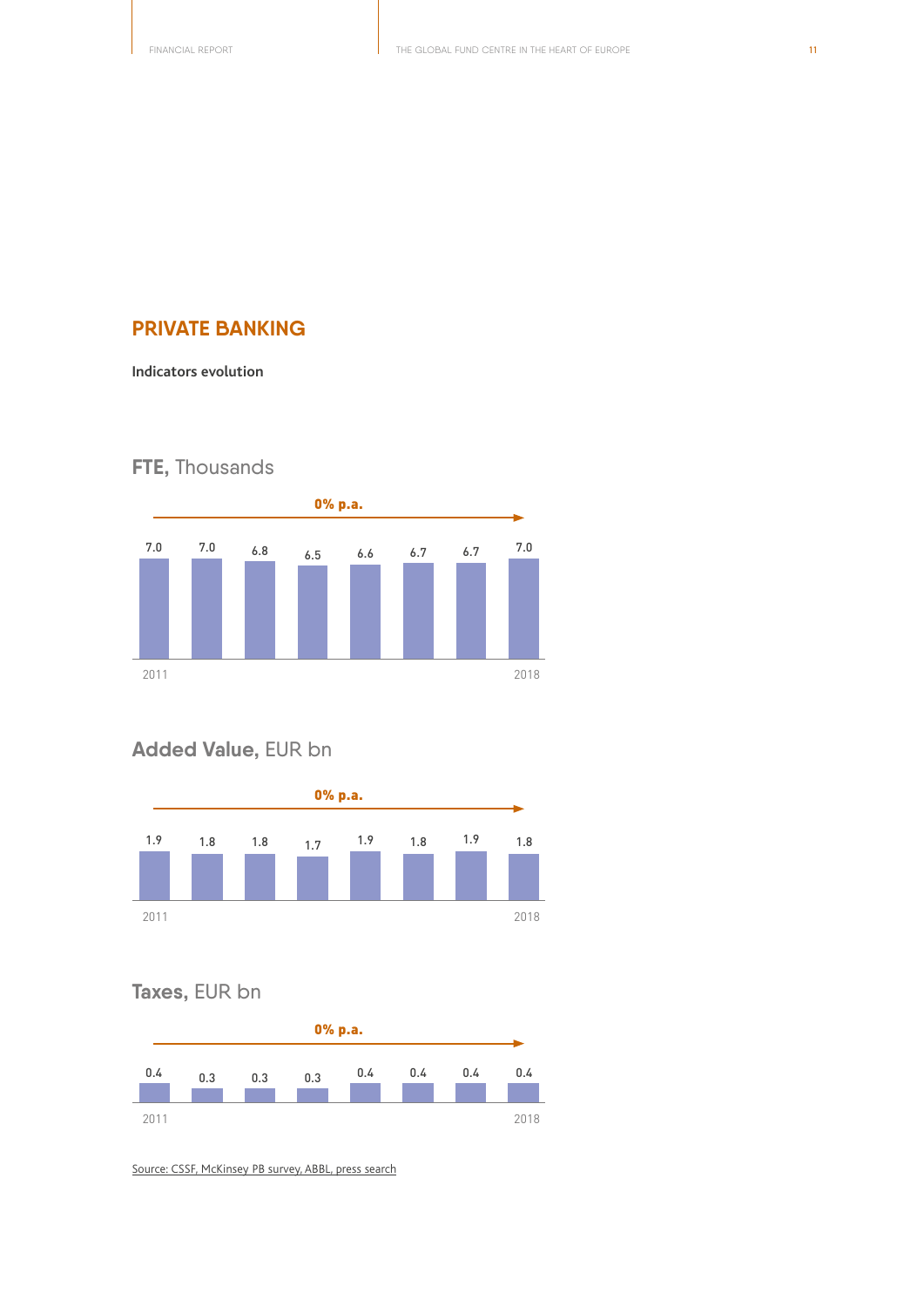### **AuM per wealth band,** %



#### **Revenue margin,** bps



**C/I ratio,** %



#### **AuM in Luxembourg,** EUR bn



Source: CSSF, McKinsey PB survey, ABBL, press search

#### **Comments**

Regulatory changes:

- 2014-2018: Automatic exchange of information / MIFID II regulation increasing needs for Risk/Compliance staff
- Shift in share of AuM to UHNWI vs. lower wealth bands due to changing value proposition

<sup>9</sup> Corrected from original ABBL number published as a player worth EUR 25bn in 2017 was excluded from the 2011-2017 surveys – EUR 25bn added in 2017, added retroactively supposing AuM growth following market growth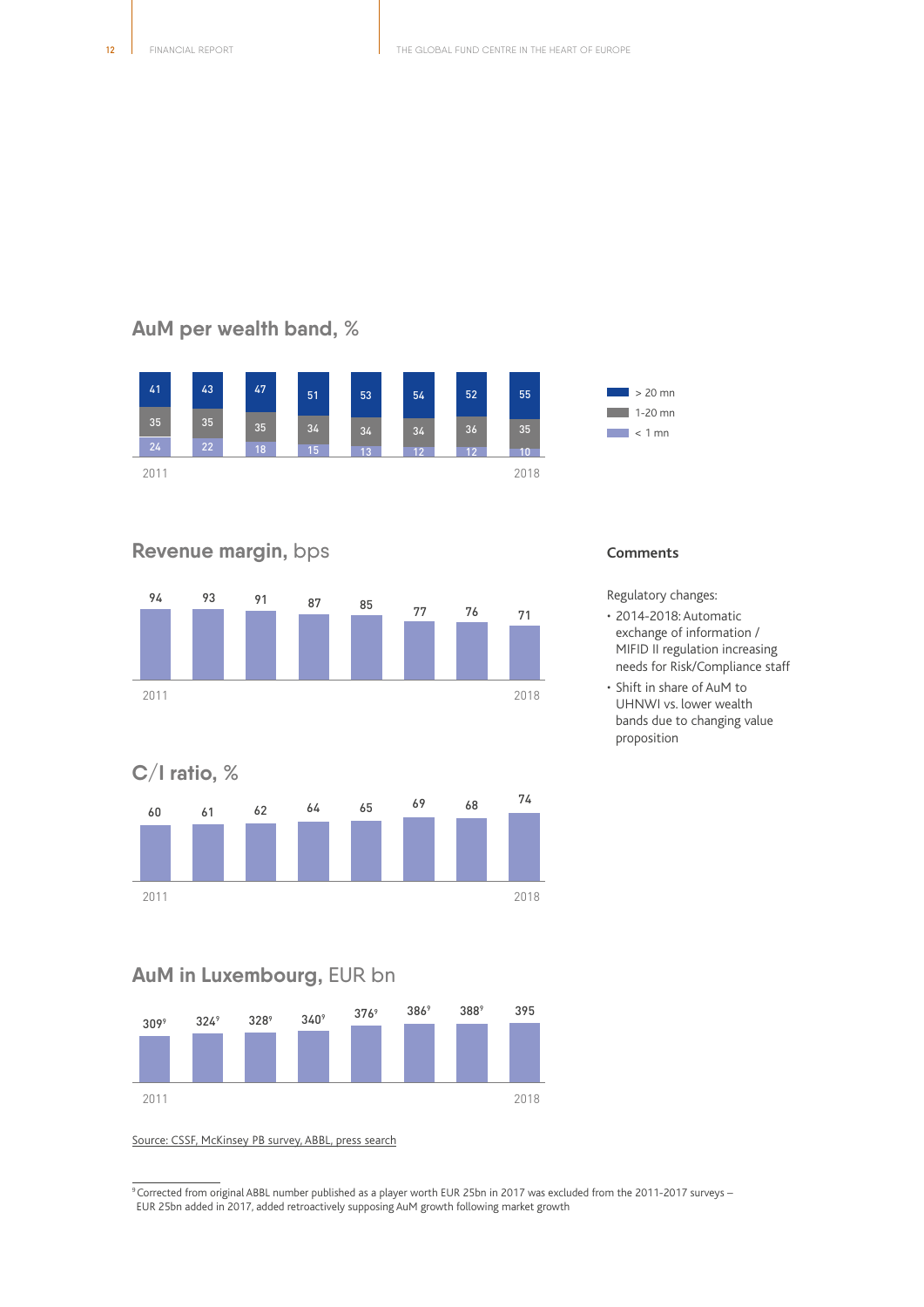#### **RETAIL BANKING**

**Indicators evolution**

### **FTE,** Thousands



### **Added Value,** EUR bn



### **Taxes,** EUR bn



Source: Players' annual reports, CSSF, press search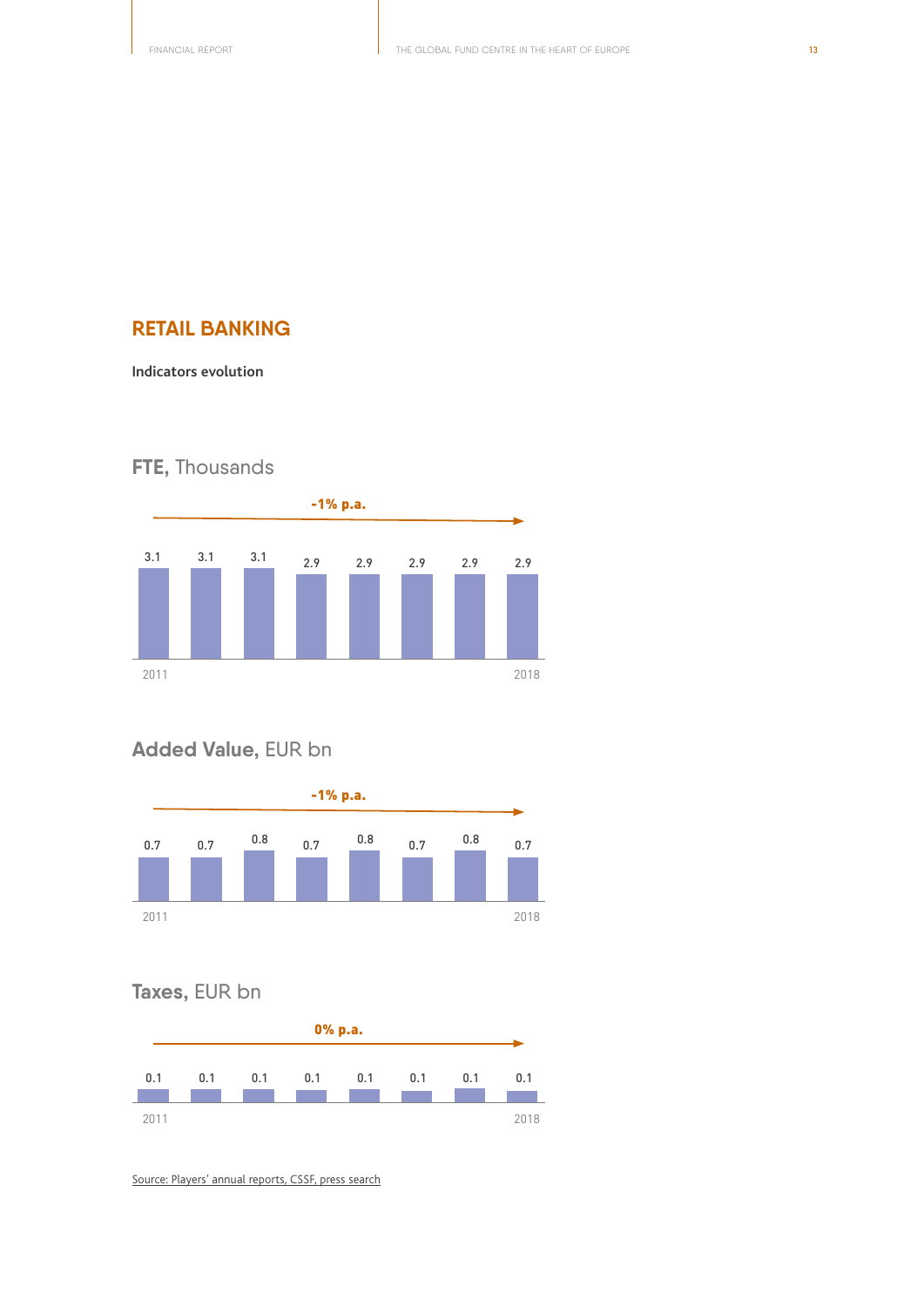### **Market share,** %



#### **C/I ratio,** %



#### **Rationale**

• Pressure on employment and value added driven by customers moving to mobile / e-banking, loss of cross-border clients following automatic exchange of information

Source: Players' annual reports, CSSF, press search

<sup>10</sup> Important increase of C/I ratio of BCEE and BGL Retail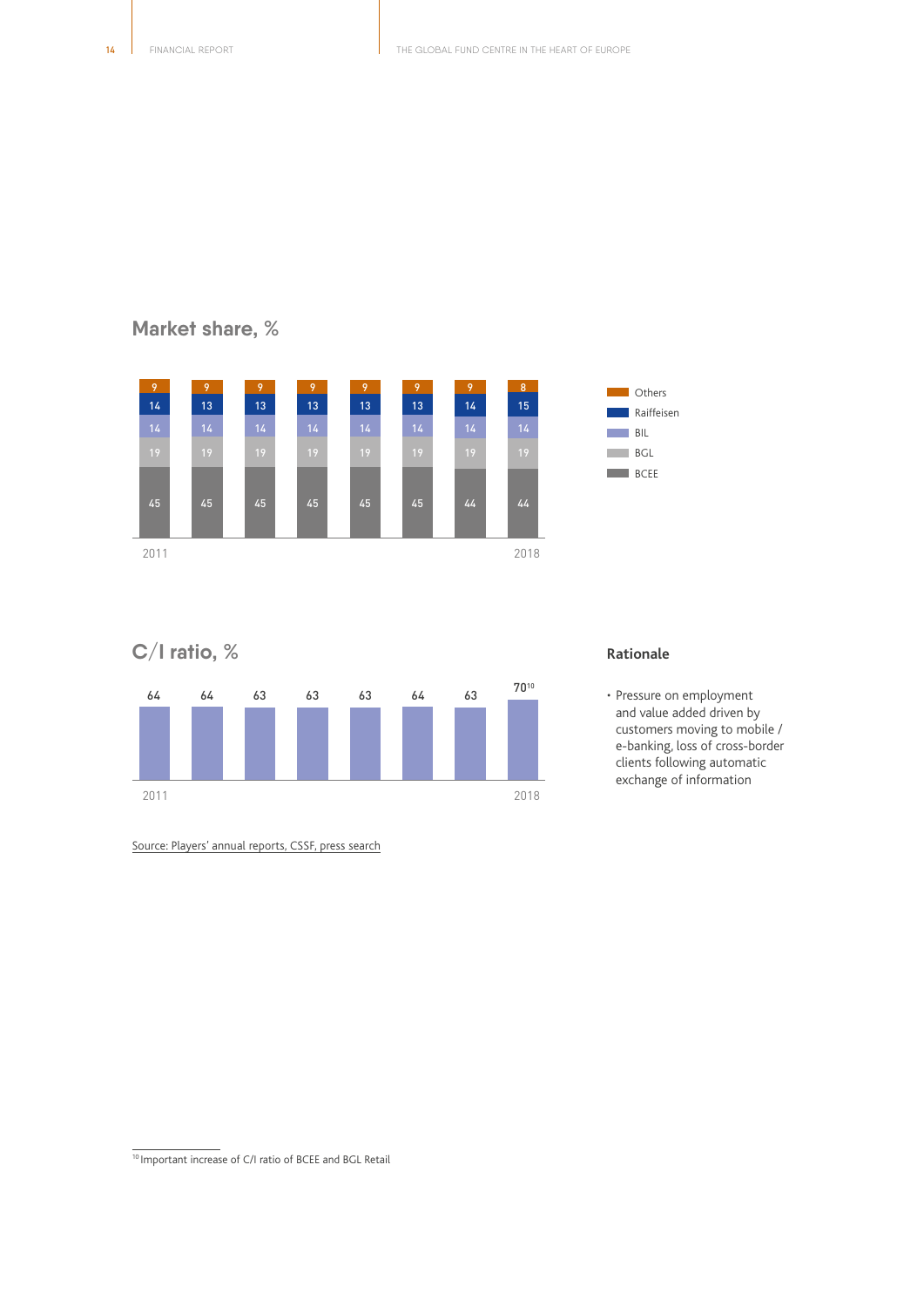#### **CORPORATE BANKING**

**Indicators evolution**

### **FTE,** Thousands



### **Added Value,** EUR bn



### **Taxes,** EUR bn



#### Source: CSSF, press search, CEO interviews

<sup>11</sup> Exceptional income of EUR 741 mn due to sale of participation in Xia Bank Company Ltd. By Deutsche bank Luxembourg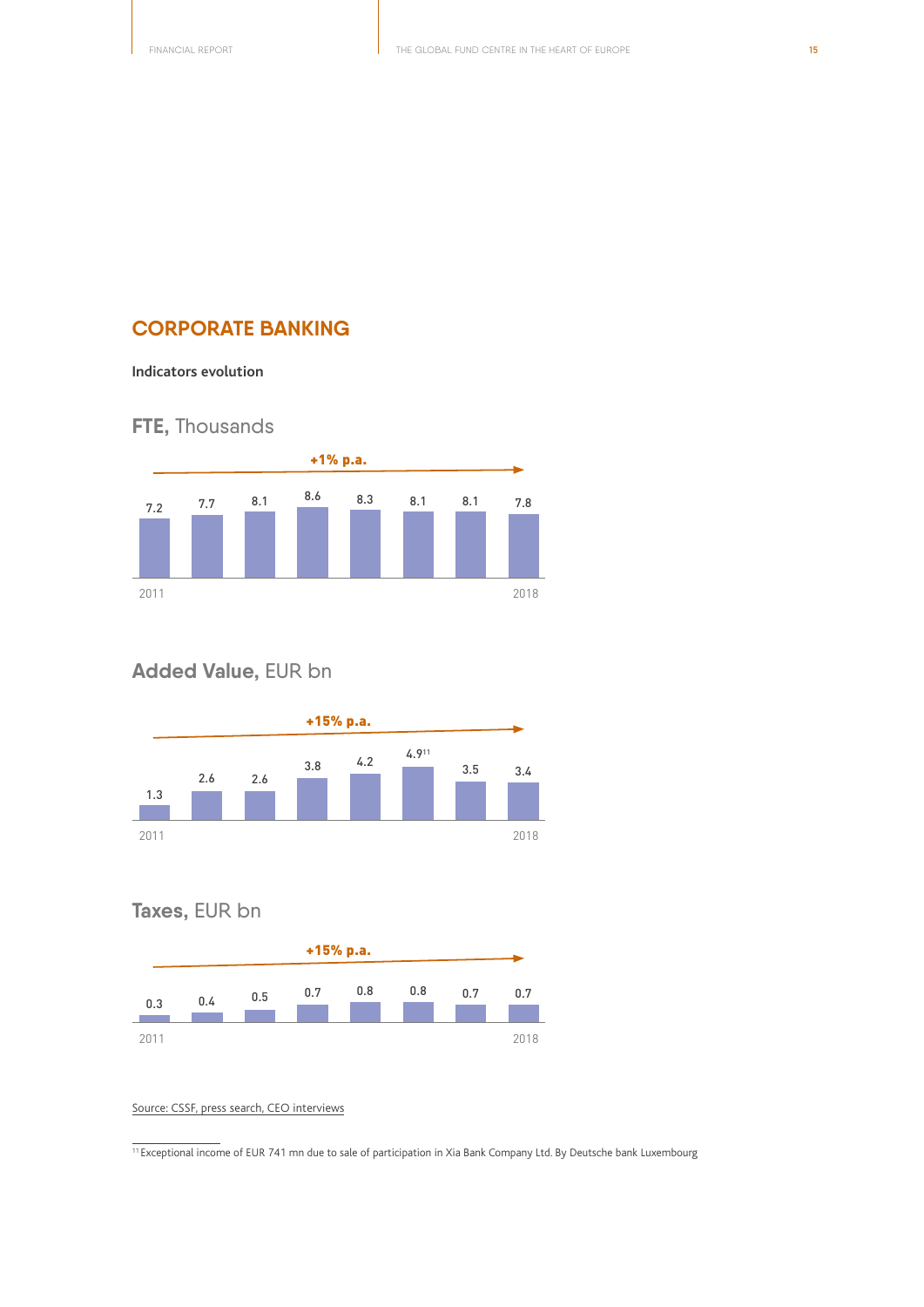#### **Luxembourg specific activities generating high value**

- Market activities, trade finance, cash management, deal structuring (structured / syndicated loans), services to PE-RE funds as well as international booking center have been activities generating high added value
- Attractiveness of Luxembourg lies in different factors such as the legal framework, depth of expertise throughout the eco-system allowing for deal structuring, the depth of the funds market, the responsiveness of the regulator and historical reasons

#### **Classic banking services to corporate under pressure**



#### **Interest rate on outstanding corporate loans,** %

Source: CSSF, press search, CEO interviews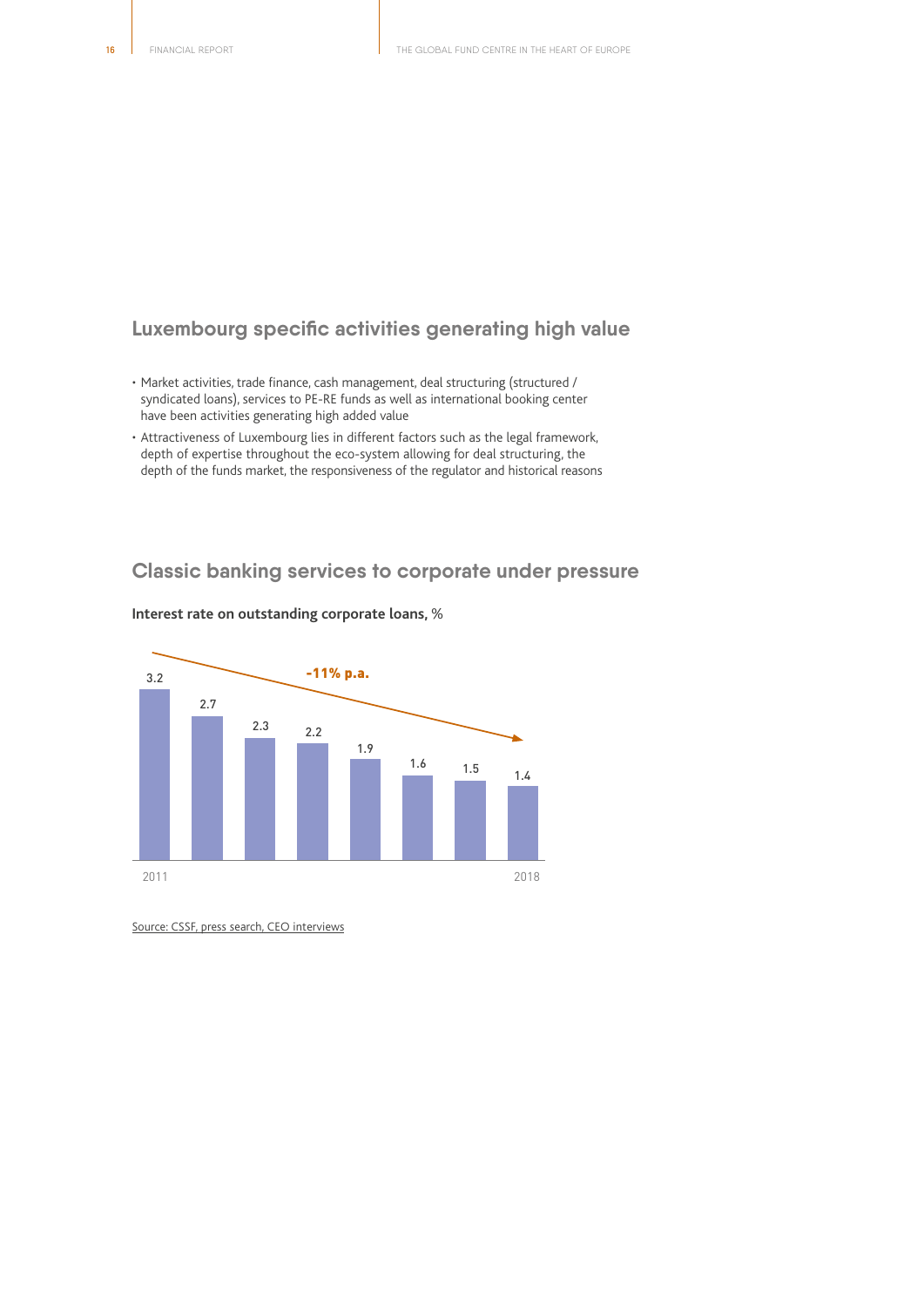### **THE DIFFERENT CORPORATE BANKING ACTIVITIES IN LUXEMBOURG**

| <b>Activities</b>                      |                                                             | <b>Clients</b>                             |                                                     |                                           |  |  |
|----------------------------------------|-------------------------------------------------------------|--------------------------------------------|-----------------------------------------------------|-------------------------------------------|--|--|
|                                        |                                                             | Luxembourg<br>corporate                    | Large<br>(international)<br>corporates              | <b>Private equity /</b><br>real estate    |  |  |
|                                        |                                                             | Companies active in<br>the domestic market | Corporation<br>expanding their<br>European business | PE/RE funds<br>domiciled in<br>Luxembourg |  |  |
| <b>Trade</b><br>finance                | International trade<br>transactions<br>(credit, factoring)  |                                            |                                                     |                                           |  |  |
| Treasury<br>services                   | Cash management<br>and liquidity<br>solutions               |                                            |                                                     |                                           |  |  |
| Capital<br>market                      | Listing, trading,<br>clearing, settlement                   |                                            |                                                     |                                           |  |  |
| Proprietary<br>resources<br>allocation | Booking of intragroup<br>operations                         |                                            |                                                     |                                           |  |  |
| <b>Fiduciary</b><br>issues /<br>notes  | Management of<br>entities                                   |                                            |                                                     |                                           |  |  |
| <b>Structured</b><br>loans             | Loans with cash flow<br>collaterized in pooling<br>vehicles |                                            |                                                     |                                           |  |  |
| Syndicated<br>loans                    | Loans between<br>a company and<br>multiple banks            |                                            |                                                     |                                           |  |  |
| <b>Bilateral</b><br>loans              | Loans between<br>a bank and<br>a company                    |                                            |                                                     |                                           |  |  |

Main client of each activity

Source: LFF, CEO interviews, team analysis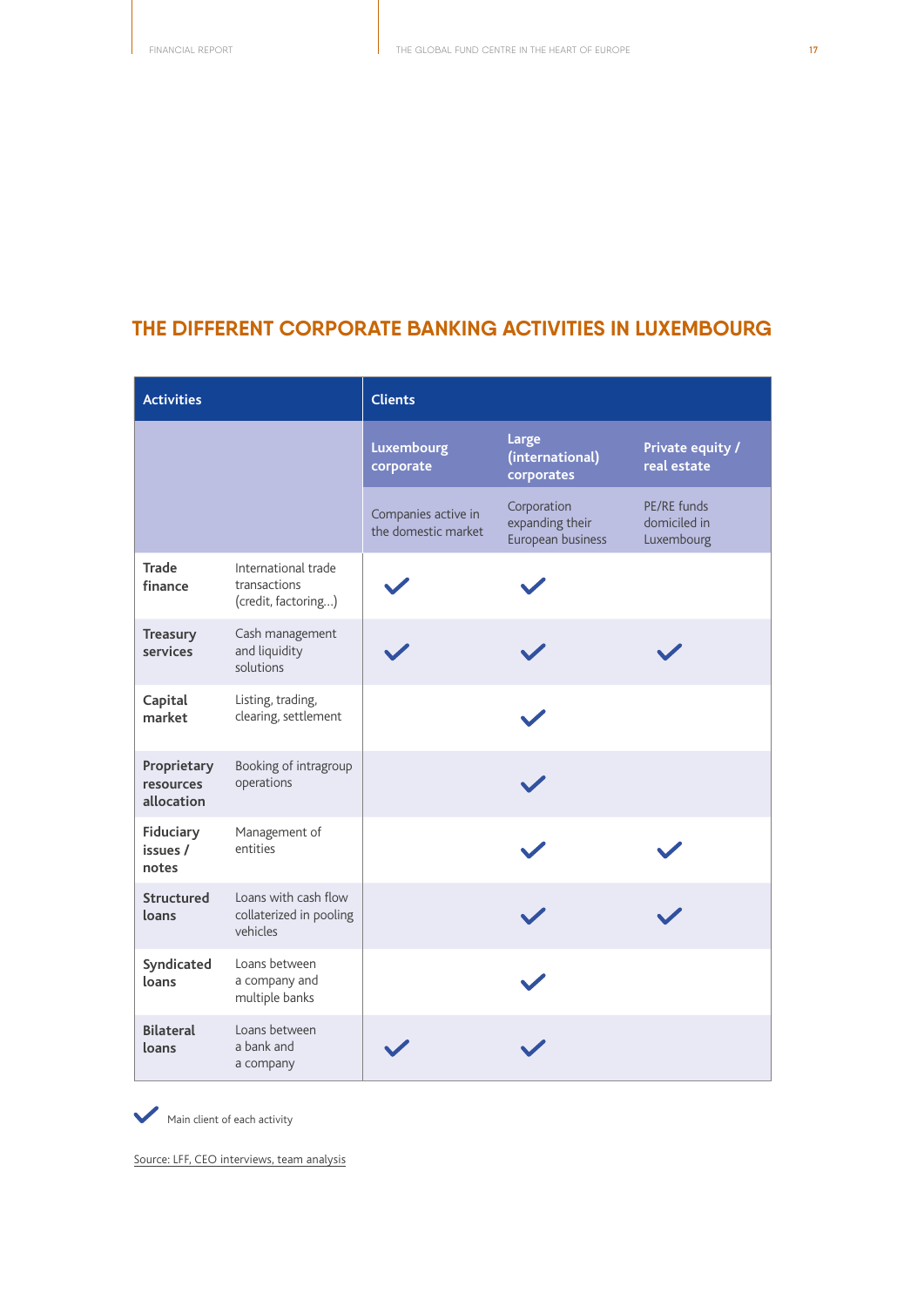#### **INSURANCE INDUSTRY**

**Indicators evolution**

### **FTE12,** Thousands



### **Added Value,** EUR bn



### **Taxes,** EUR bn



Source: CAA, press search

 $\frac{12}{12}$  Based on employees on payroll of insurance companies, excluding independent brokers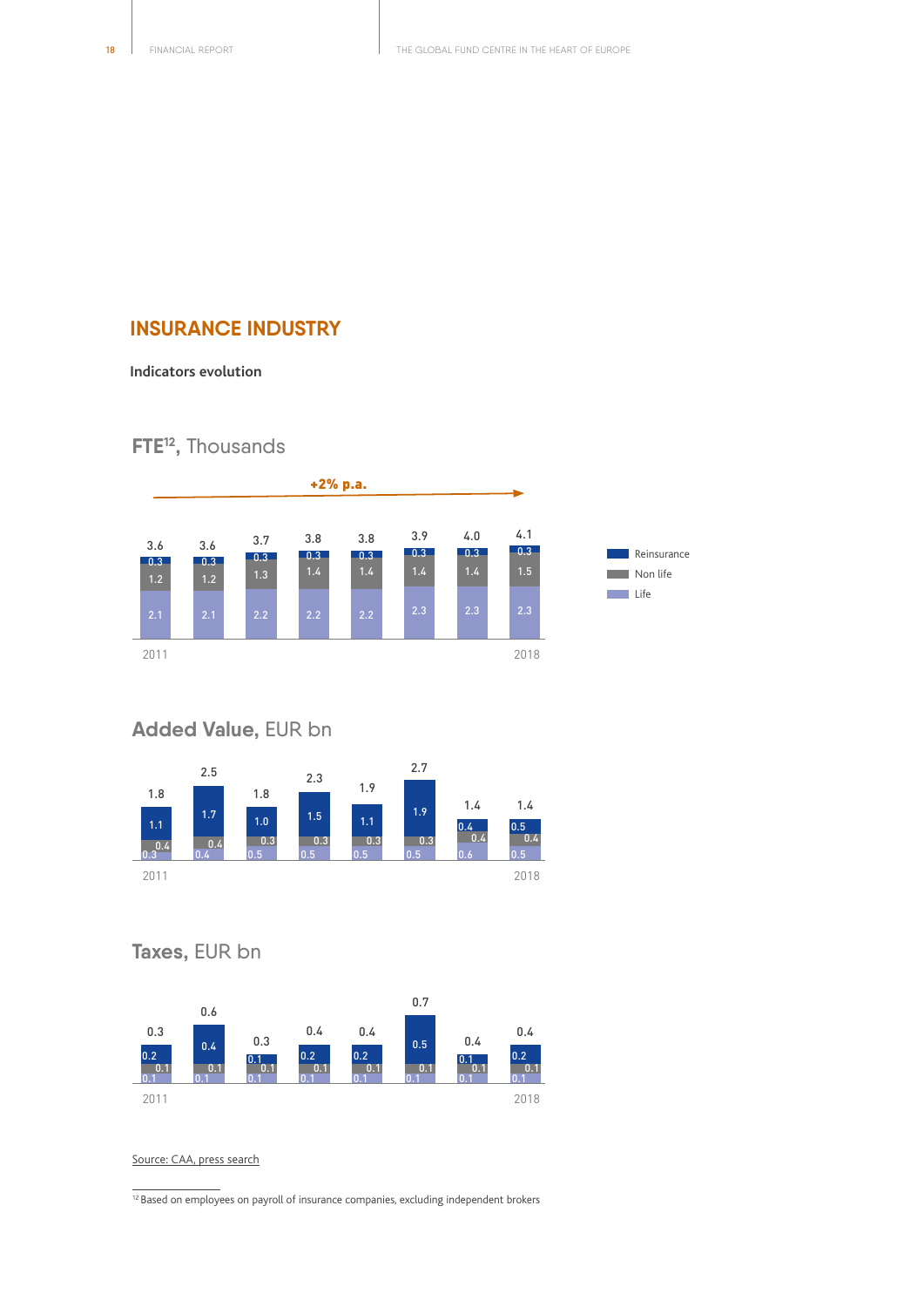### **Financial results13,** EUR bn



#### **Comments**

- Volatile financial results and claims in reinsurance drive the volatility in profit:
- Very concentrated market hence impacted by exceptional results of main players
- Exceptional goodwill amortizations explain variation of profit and added value
- Premiums in life insurance have been volatile while steadily increasing in non-life and reinsurance
- Strong influence of financial results volatility for all players

Source: CAA, press search

 $\frac{13}{13}$  Life insurance excluded as financial results are excluded from P&L as externalised in unit-link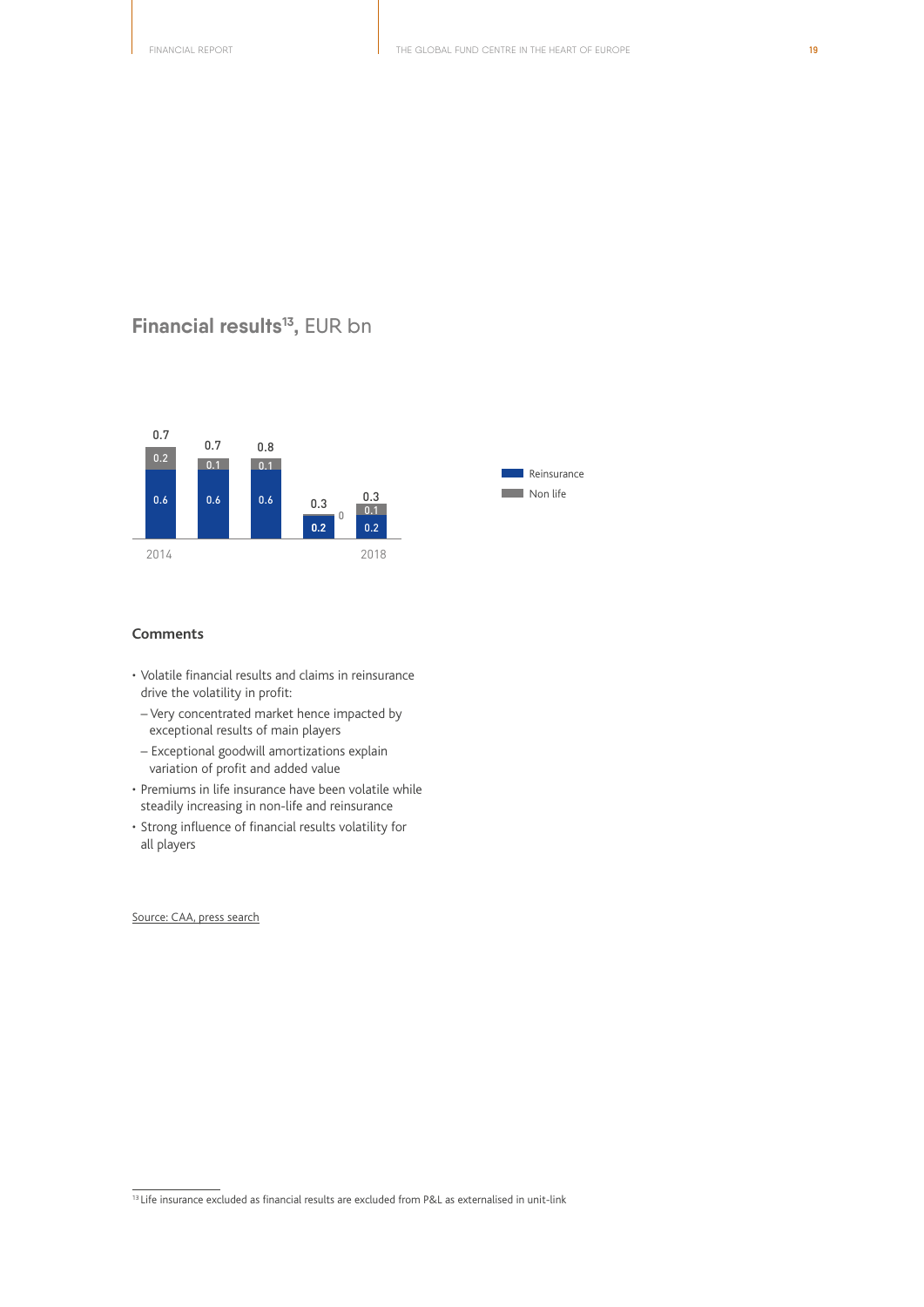#### **FUND INDUSTRY**

#### **Indicators evolution**

#### **FTE,** Thousands



## **Added Value,** EUR bn



### **Taxes,** EUR bn



Source: Fundsquare, ALFI, players' annual reports, CSSF, press search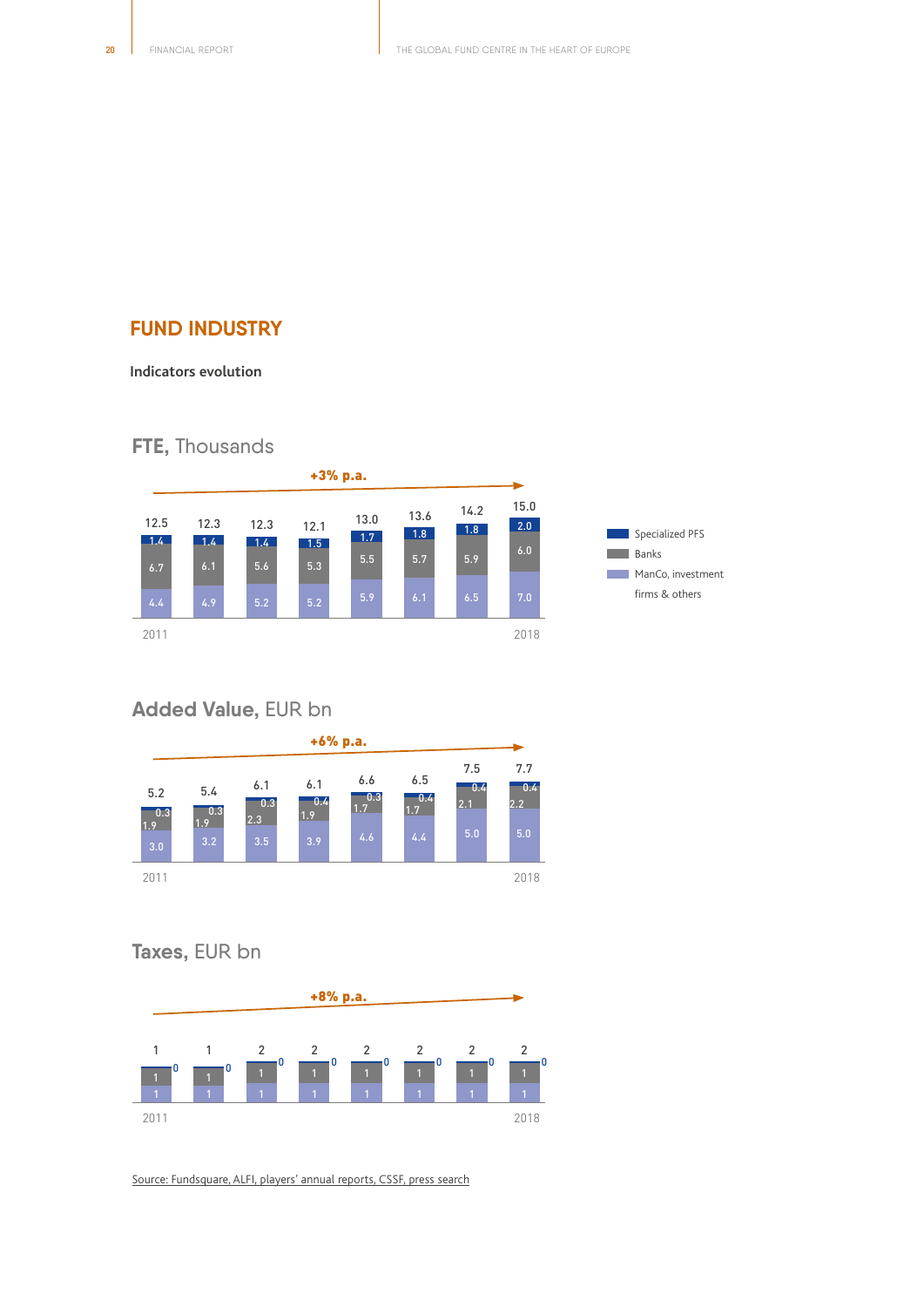### **Consolidation of funds and AuA growth**



**AuA in funds,** EUR bn



#### **AuA growth during the year,** EUR bn



#### **Taxes driven by taxe d'abonnement**



Source: Fundsquare, ALFI, players' annual reports, CSSF, press search

13 AuM growth during the year 2011 not included in model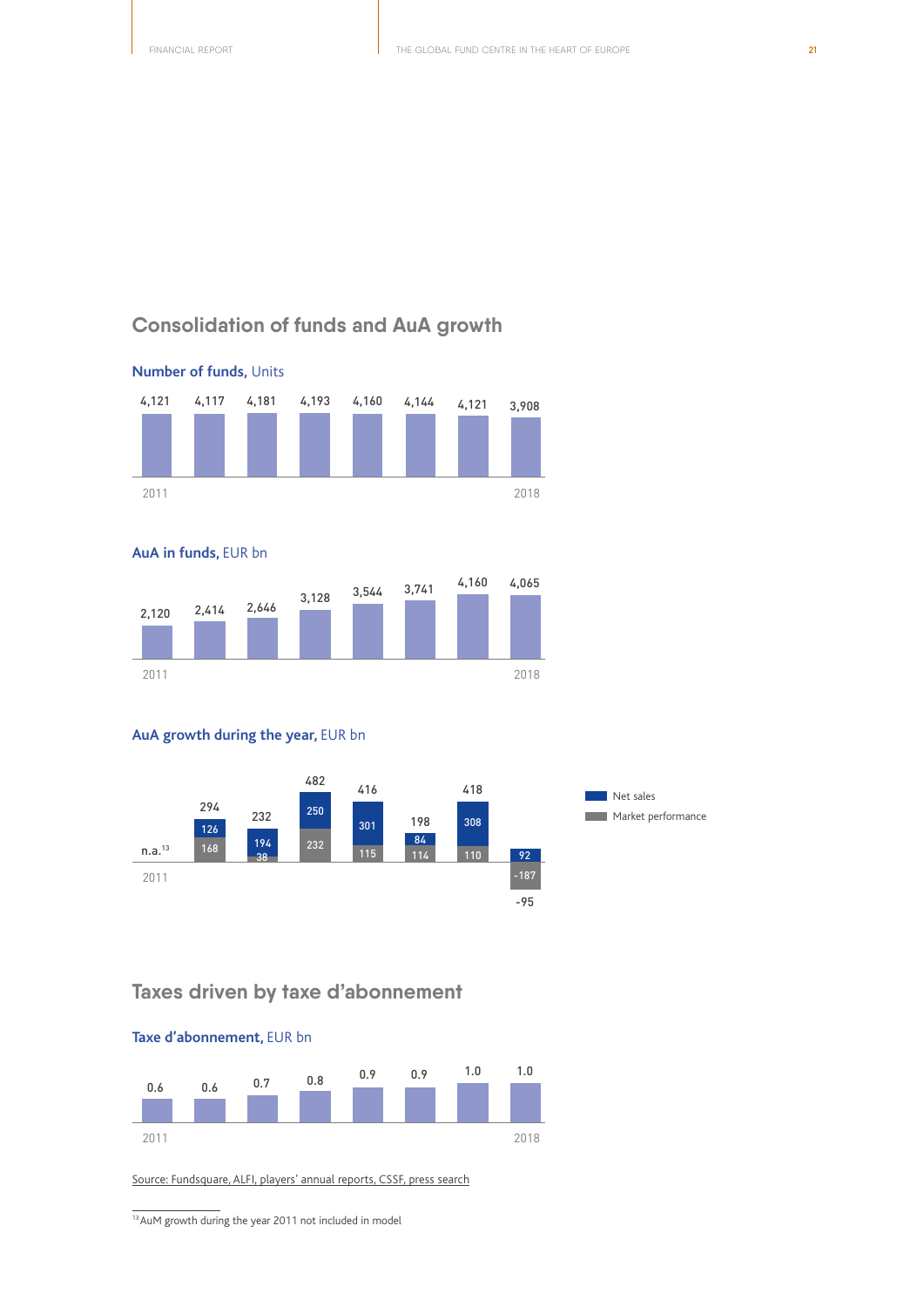### **AUDIT AND LEGAL SERVICES FOR THE FINANCIAL SECTOR**



**FTE,** Thousands



### **Added Value,** EUR bn





### **Taxes,** EUR bn



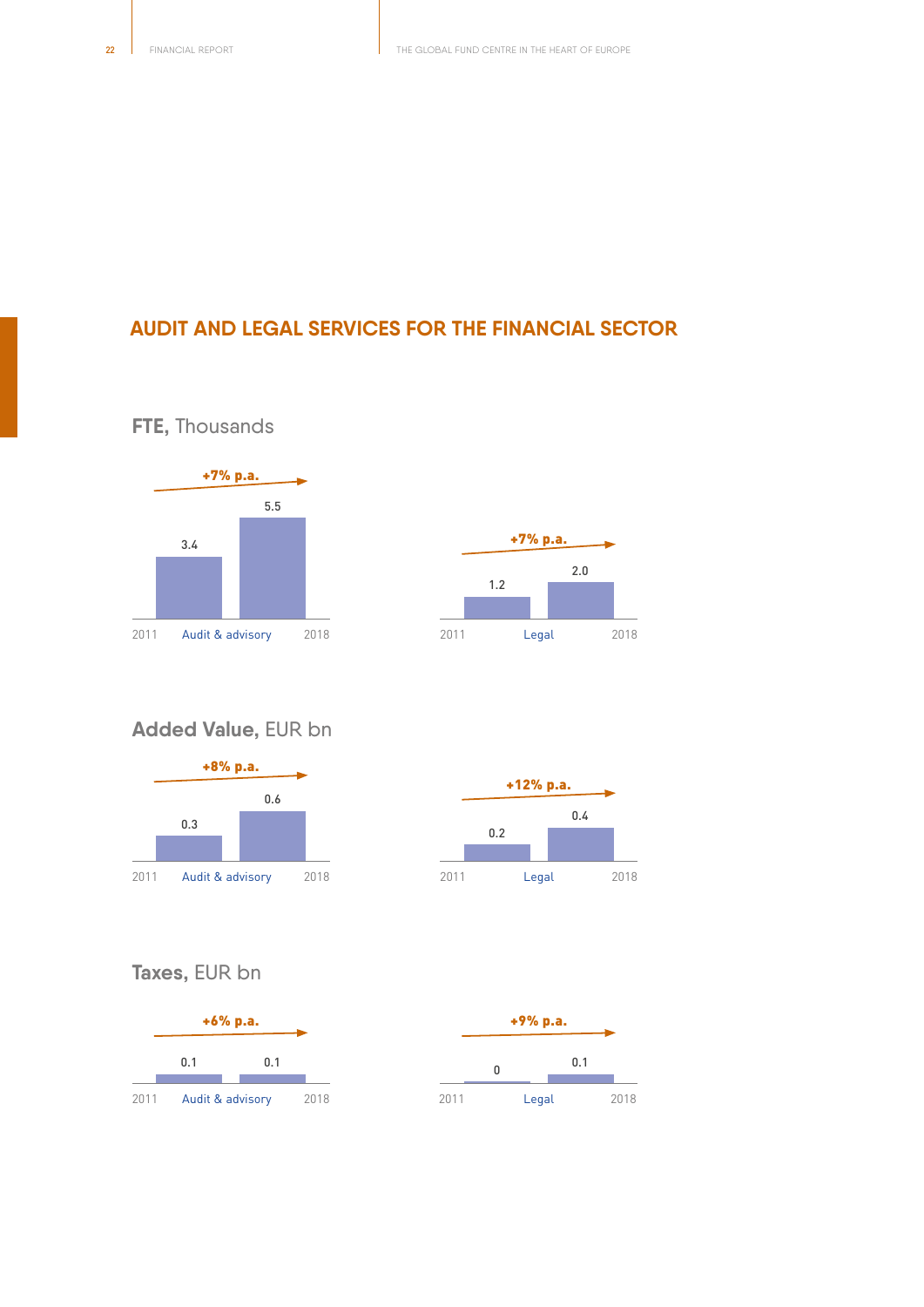<span id="page-22-0"></span>

# **THE ROLE OF THE FINANCIAL SECTOR IN THE ECONOMY**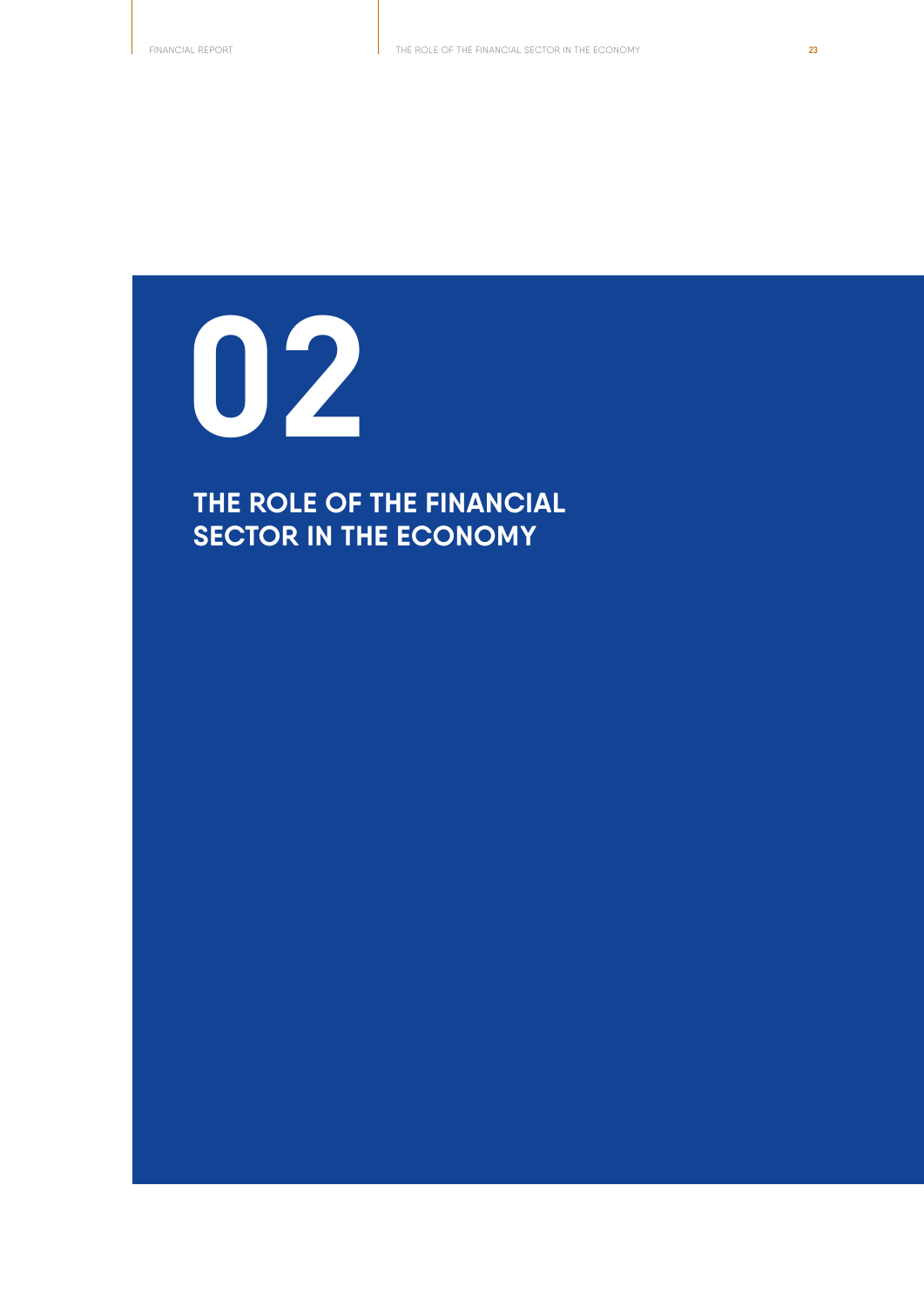### **THE FINANCIAL SECTOR REPRESENTS 31% OF THE ADDED VALUE AND 12% OF THE EMPLOYMENT IN LUXEMBOURG**

**Industry Administrative, support, professional, scientific and technical activities** 

**Commerce, transport, hospitality and restauration Public services and administration Financial sector** 



### **Added Value,** EUR bn

**FTE,** Thousands



Source: Model, statec

14 Added value growth driven by exceptional income of EUR 741 mn due to sale of participation in Xia Bank Company Ltd. by Deutsche Bank Luxembourg

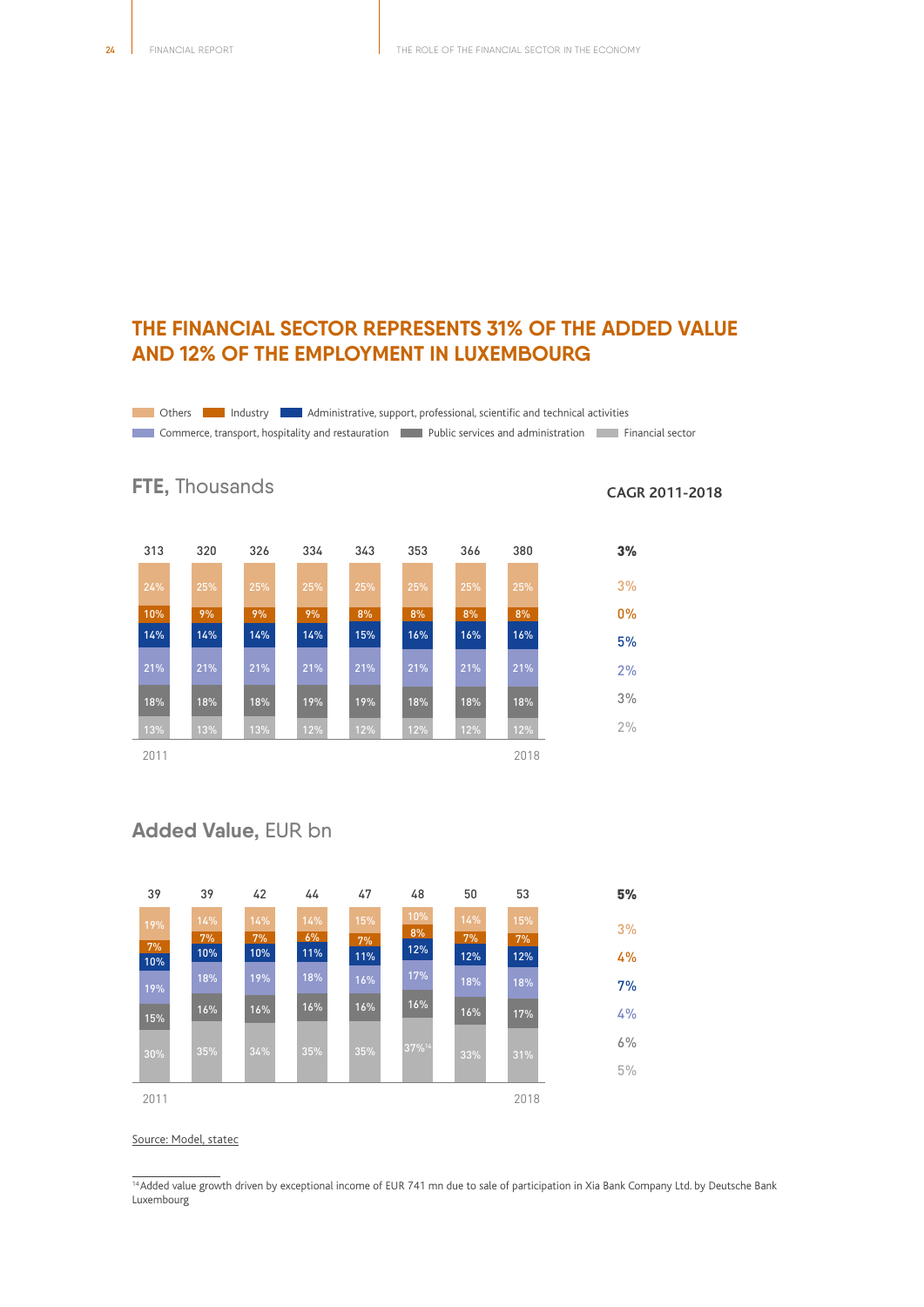### **THE FINANCIAL SECTOR ADDED VALUE PER FTE IS ~2.5 TIMES HIGHER THAN FOR THE REST OF THE ECONOMY**



<sup>15</sup> Driven by salary increase for state workers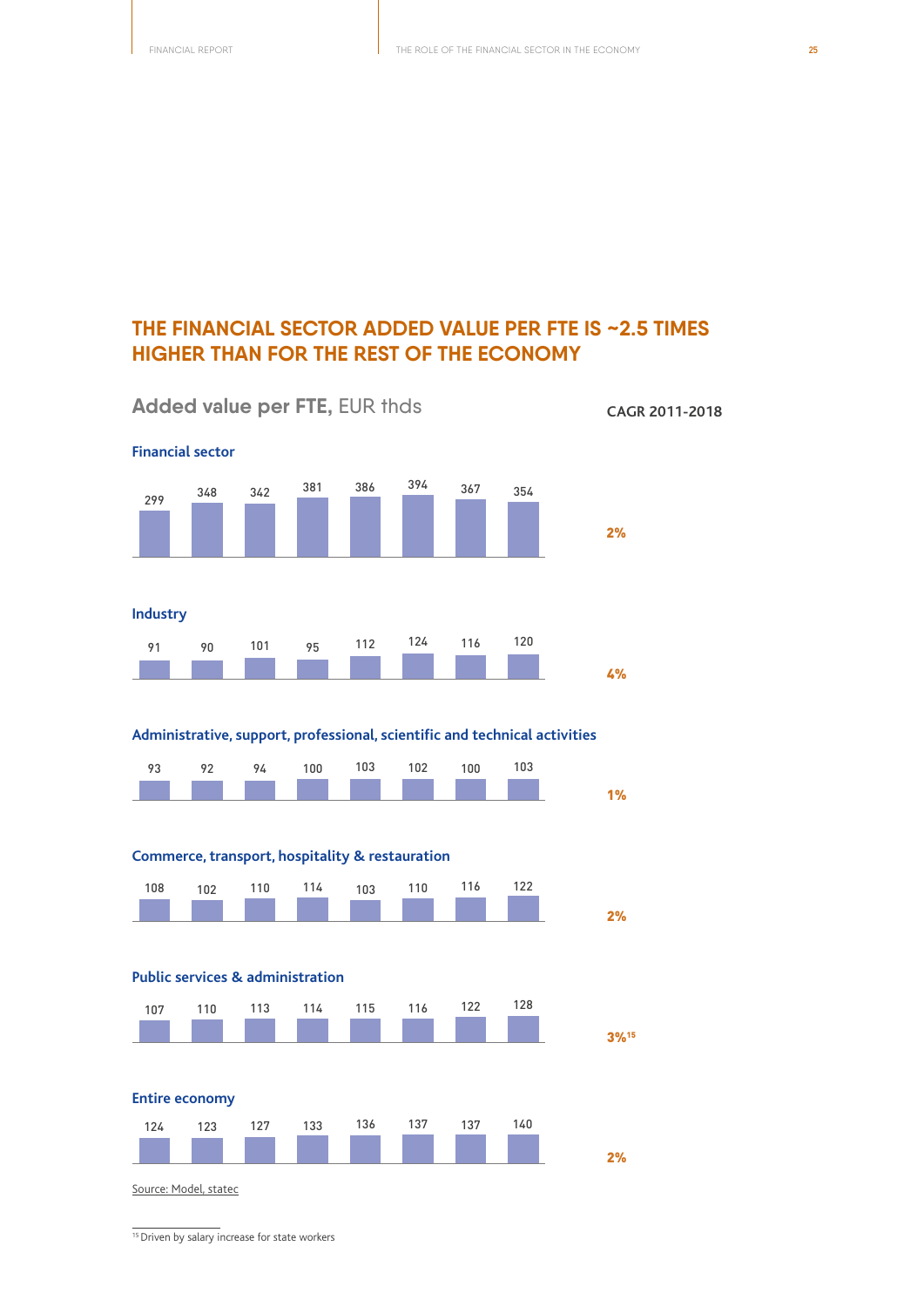### **IN ADDITION TO ITS ABSOLUTE IMPORTANCE, THE FINANCIAL SECTOR HAS AN IMPORTANT TRICKLE DOWN EFFECT ON THE REST OF THE ECONOMY**

#### **Evolution of trickle down effect**

**FTE,** Thousands



### **Value added,** EUR bn



#### Source: Model, OECD, CSSF

<sup>16</sup> 2018 multipliers are 2014 multipliers corrected for labour intensity evolution between 2014 and 2018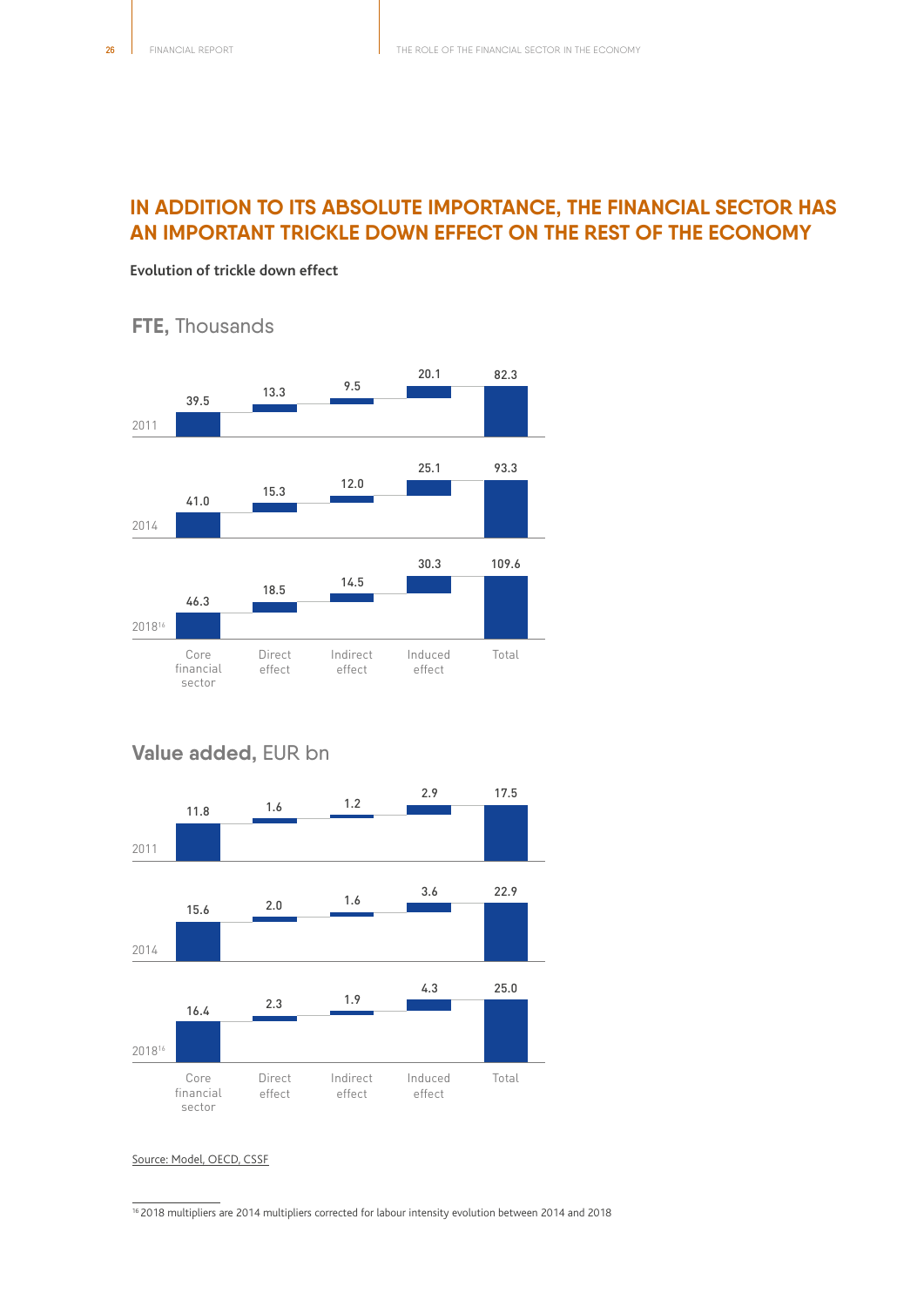### **Important trickle down effect in employment**



#### **Labor intensity** (FTE/Output in EUR thds)

#### **Comments**

• Trickle down effect more important in employment than value added due to higher labor intensity of other sectors

### **High indirect contribution due to constantly growing production**





#### **Comments**

• Important increase in production allows financial sector to generate more and more jobs despite evolving in a less and less labor intensive economy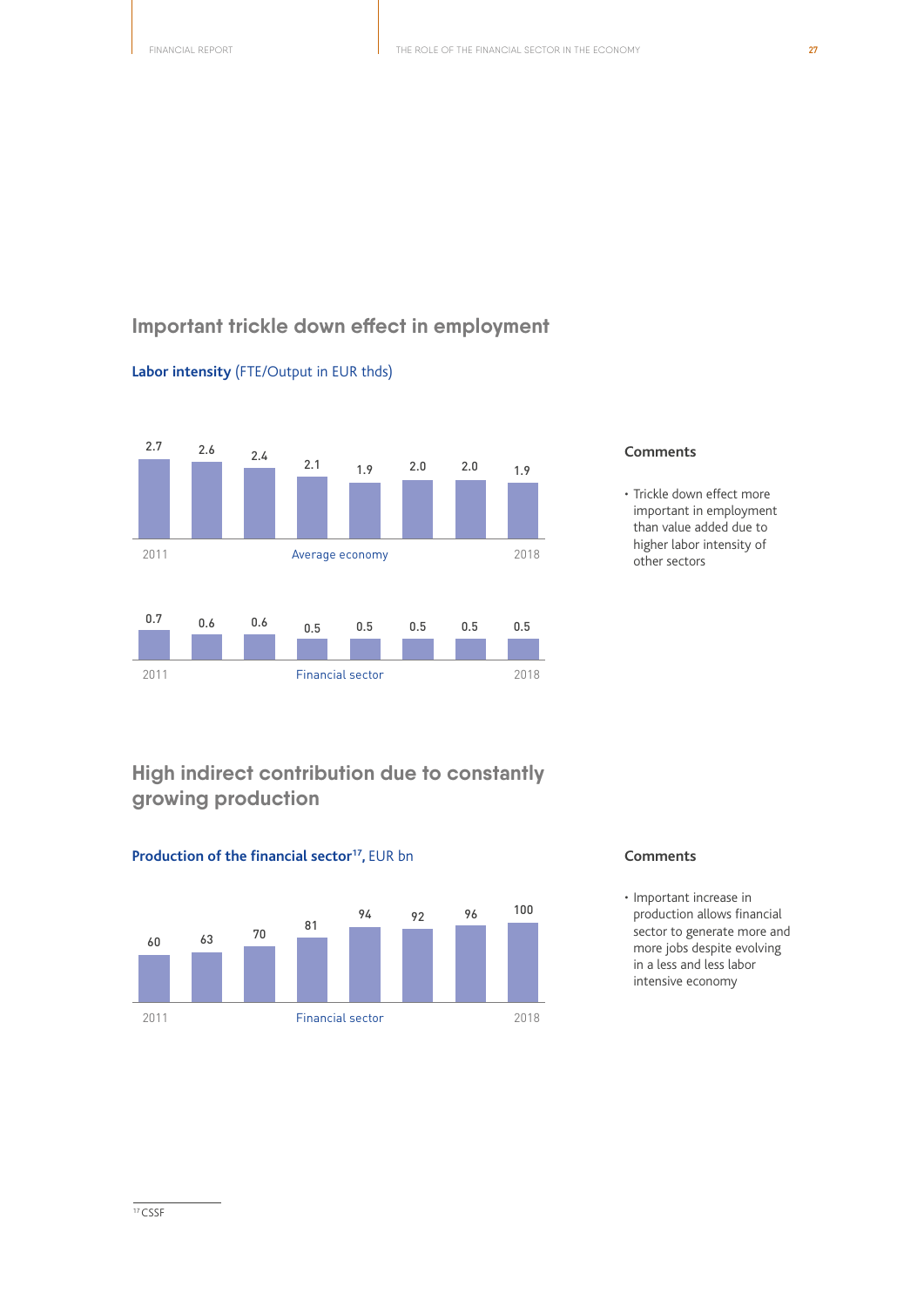<span id="page-27-0"></span>

**BACK-UP: METHODOLOGY AND DEFINITIONS**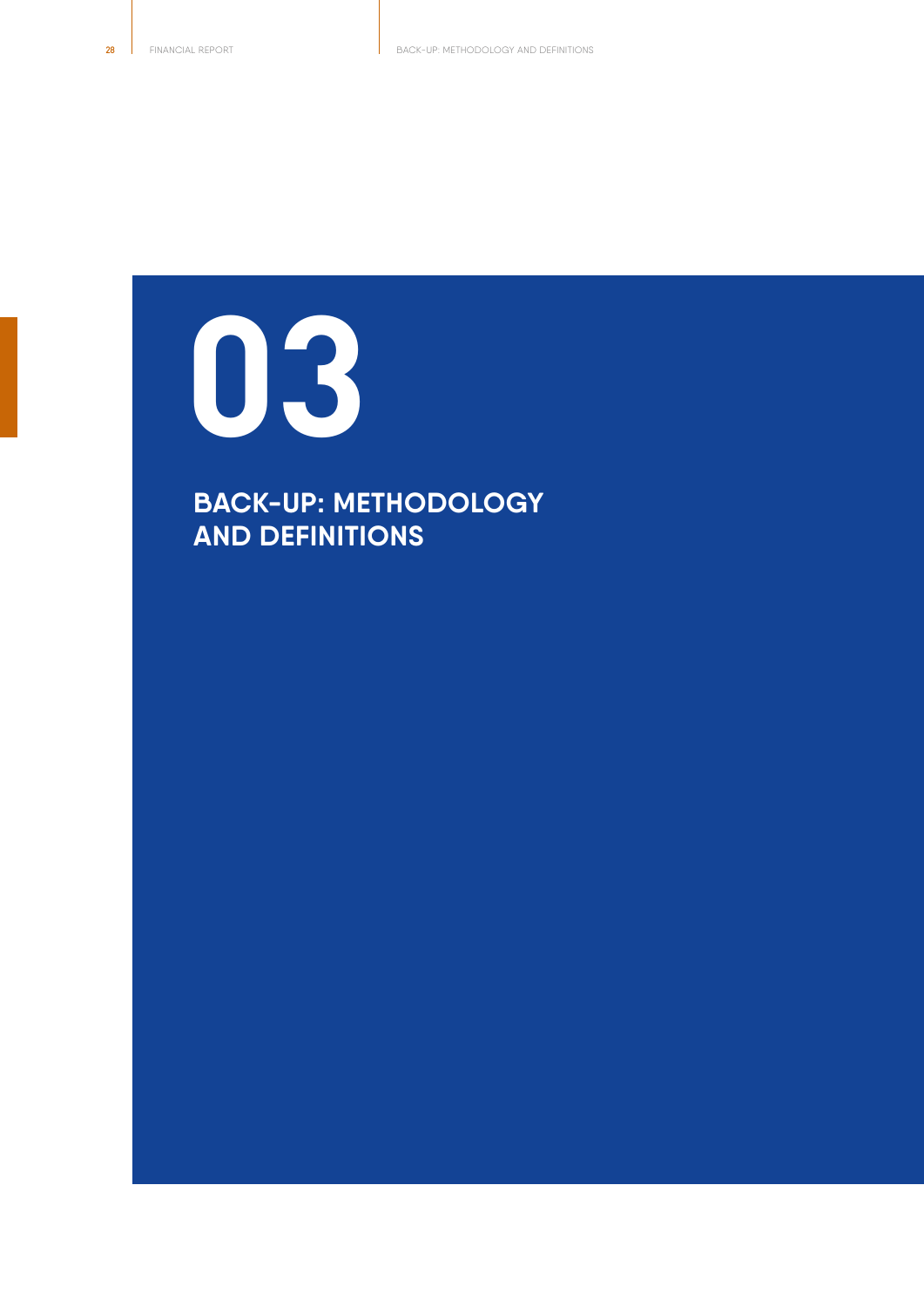**DISCLAIMER** The analyses contained in this document and underlying files are based on publicly available information complemented by industry association and individual player data as well as assumptions based upon factors and events subject to uncertainty.

> This information is believed to be directionally reliable without being in all respects accurate or complete. The analyses and conclusions contained do not purport to contain or incorporate all the information that may be required to evaluate the Luxembourg financial sector.

> Given the high level of openness of the Luxembourg economy and the comparably high concentration on selected economic sectors, the share of the financial sector in the overall economy may be subject to a relatively high volatility in future comparisons.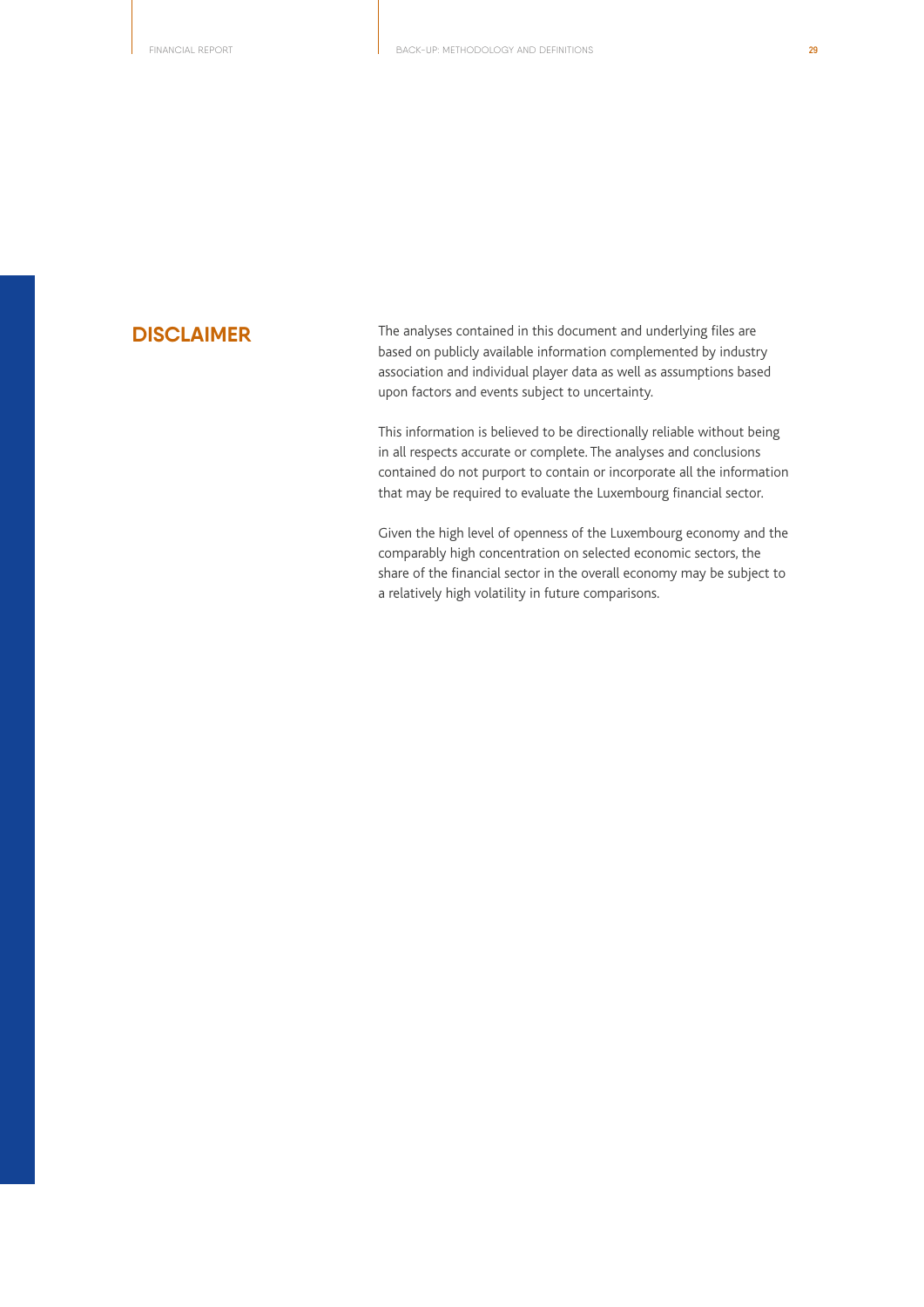#### **DEFINITIONS**

#### **Staff**

Total number of salaried FTE, on average assumed to be equivalent to 90% of the headcount

#### **Value added**

Sum of net profits, staff costs and total taxes paid. Roughly represents total production minus intermediary consumption; this metric also equals GDP contribution minus indirect taxes on products and goods (VAT, Excise)

#### **Staff costs**

Sum of total salaries and total social contributions paid by the employer

#### **Taxes paid**

Sum of corporate taxes and taxes on salaries. For funds services the "taxe d'abonnement" is also included

#### **Corporate taxes**

Total direct taxes paid at corporate level to public authorities in Luxembourg (IF, IRC, ICC)

#### **Taxes on salaries**

Taxes paid on salaries by people employed by the institutions concerned (impôts sur le revenu)

#### **Private Banking**

Banking activities carried out for households with Assets under Management (AuM) in a given bank above EUR 100,000

#### **Retail Banking**

Banking activities carried out for households with AuM in a given bank below EUR 100,000

#### **Funds industry**

Activities related to the funds servicing value chain (fund administration, transfer agency, depositary bank, etc.)

#### **Corporate**

Activities carried out by banks excluding private banking, retail banking and funds services – includes trade finance, corporate lending, treasury management, cash management and head office functions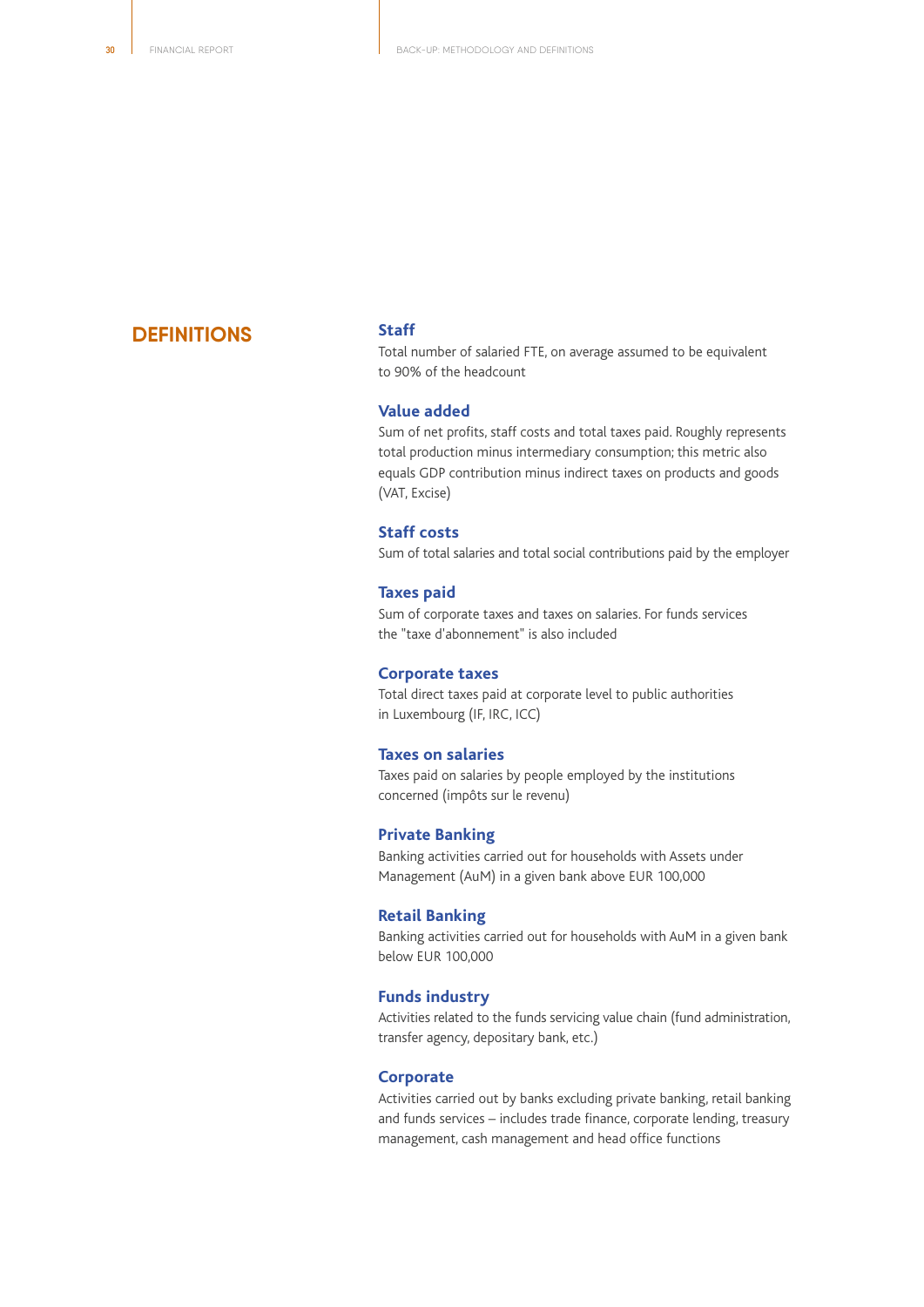#### **Insurance**

All activities carried out by insurance companies

#### **Specialized PFS**

Activities carried out by companies supervised by CSSF under the category of specialized PFS (professional depositaries of financial instruments, operators of a regulated market, debt recovery, professionals performing lending operations, family Offices, mutual savings fund administrators, etc.)

#### **Management companies & investment firms**

Activities carried out by companies supervised by CSSF under the categories management companies and investment firms

#### **Audit and advisory & law firms**

Activities of audit/advisory and law firms representing the services provided to the financial sector

#### **Direct effect**

Effect of the financial industry on first level suppliers

#### **Indirect effect**

Effect of the financial industry on suppliers of suppliers across the entire supply chain

#### **Induced effect**

Effect contributed by income spent of the employees in the financial industry and the supply chain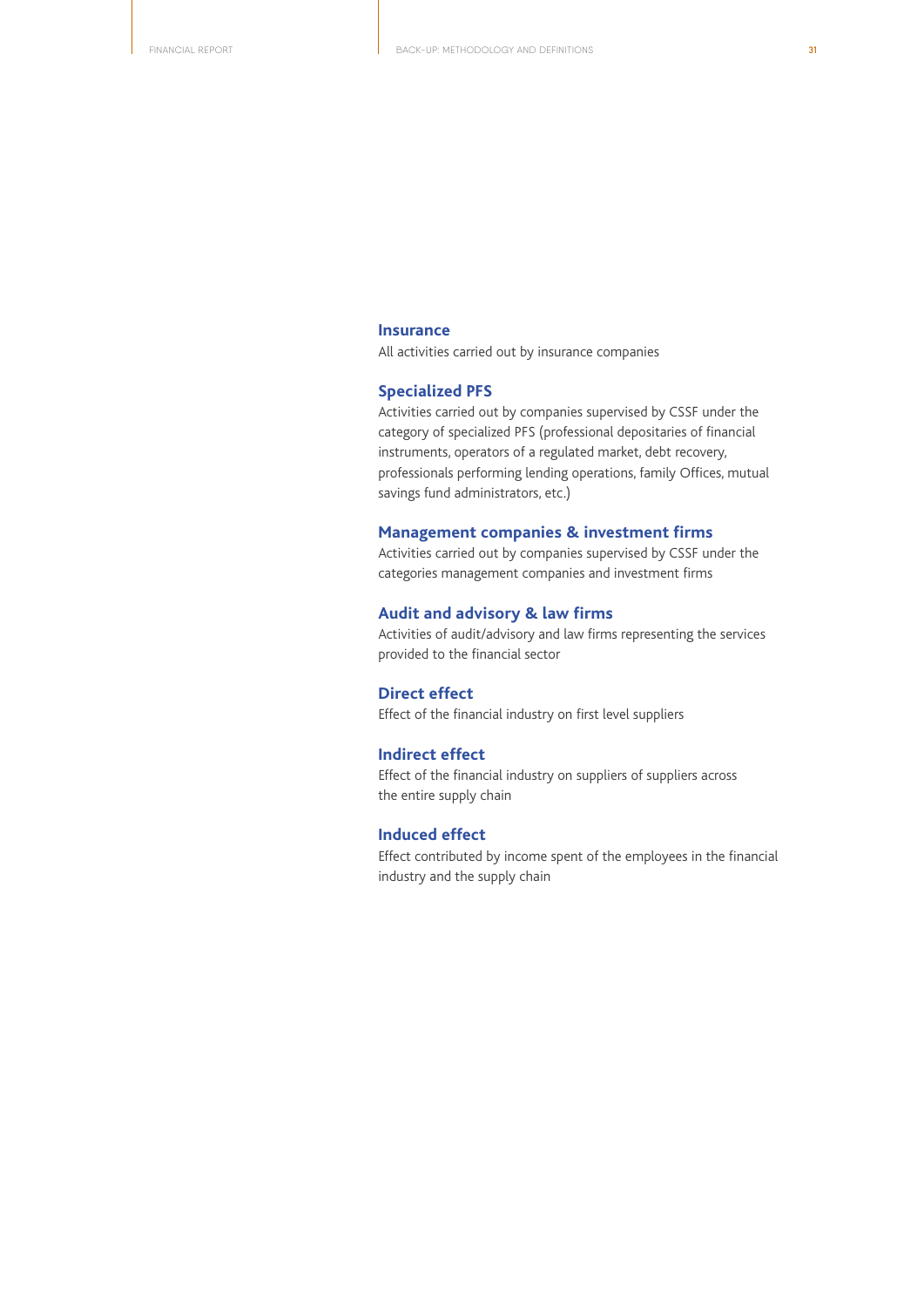### **UNDERLYING CALCULATION ARE COMPUTED SPECIFICALLY BASED ON THE DATA AVAILABLE**

|                                  | <b>Employment</b>                                                                                                | <b>Added Value</b><br>(Profit + Staff cost + Corp. taxes)                                                       | <b>Taxes</b>                                                                                                                              |
|----------------------------------|------------------------------------------------------------------------------------------------------------------|-----------------------------------------------------------------------------------------------------------------|-------------------------------------------------------------------------------------------------------------------------------------------|
| <b>Total</b><br><b>Banking</b>   | • Number of employees in<br>credit institutions corrected<br>for the ratio FTE / employee                        | • Added value from credit<br>institutions                                                                       | • Income taxes: FTE* Avg<br>salary*Tax rate<br>• Corporate taxes paid by banks<br>(CSSF)<br>· "Taxe d'abonnement" paid by<br>banks        |
|                                  | $\cdot$ CSSF                                                                                                     | $\cdot$ CSSF<br>• Luxembourg tax<br>administration                                                              | $\cdot$ CSSF<br>• Annual report of retail<br>banking players<br>• Luxembourg tax<br>administration<br>• Fundsquare                        |
| <b>Private</b><br><b>Banking</b> | • Number of FTEs in private<br>banks as reported by ABBL                                                         | • Profit: Revenues * (1-C/I)<br>• Staff cost: Avg staff cost *<br>Employment                                    | • Corporate taxes: Share<br>of taxes in profit for<br>banking*profit in private<br>banking<br>• Income taxes: FTE* Avg<br>salary*Tax rate |
|                                  | • ABBL                                                                                                           | • McKinsey PB survey<br>• ABBL PB survey<br>• Luxembourg tax<br>administration<br>• Robert Walter salary survey | $\cdot$ CSSF<br>• Luxembourg tax<br>administration                                                                                        |
| <b>Retail</b><br><b>Banking</b>  | • Number of RB employees<br>from ABBL survey corrected<br>for difference in reporting<br>with statutory accounts | • Profit: Revenues * (1-C/I)<br>• Staff cost: Employment *<br>players avg staff cost<br>• Corporate Taxes       | • Corporate taxes: Share of tax<br>at industry level (CSSF) *<br>Profit<br>• Income taxes: FTE* Avg<br>salary*Tax rate                    |
|                                  | • ABBL retail banking survey<br>· Retail banking players annual<br>reports                                       | $\cdot$ CSSF<br>• Annual report from retail<br>banking players<br>• Lux tax administration                      | $\cdot$ CSSF<br>• Lux tax administration                                                                                                  |

Source: Model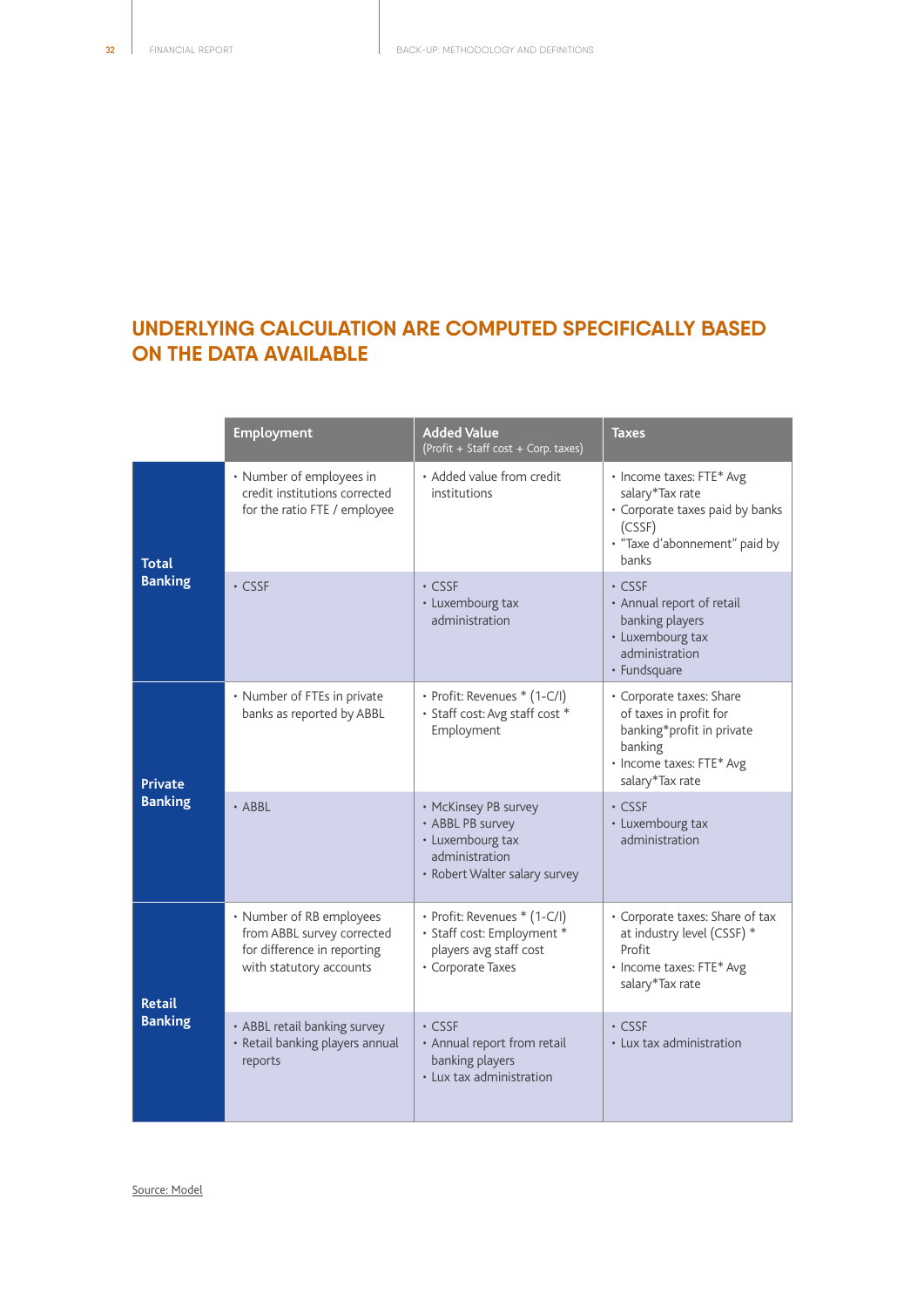|                                    | <b>Employment</b>                                                                                                                                                          | <b>Added Value</b><br>(Profit + Staff cost + Corp. taxes)                                                                                                                      | <b>Taxes</b>                                                                                                                                                       |
|------------------------------------|----------------------------------------------------------------------------------------------------------------------------------------------------------------------------|--------------------------------------------------------------------------------------------------------------------------------------------------------------------------------|--------------------------------------------------------------------------------------------------------------------------------------------------------------------|
| <b>Funds in</b><br><b>banks</b>    | FTE (from representative<br>players) Number of funds (from<br>representative players)<br>X<br>Funds in Luxembourg<br>(weighted for banks market<br>share in fund industry) | • Profit: Revenues * (1-C/I)<br>• Staff cost: Employment *<br>Average staff cost<br>• Corporate taxes                                                                          | • Corporate taxes: Share<br>of taxes on total banking<br>revenues extrapolated to the<br>corporate banking revenues<br>• Income taxes: FTE* Avg<br>salary*Tax rate |
|                                    | $\cdot$ CSSF<br>• Annual reports from fund<br>services players <sup>1</sup><br>• Fundsquare                                                                                | • Statec<br>· CSSF<br>• Annual reports from selected<br>fund services players<br>• Luxembourg tax<br>administration<br>• Fundsquare                                            | • Statec<br>$\cdot$ CSSF<br>• Annual reports from fund<br>services players1<br>• Luxembourg tax<br>administration<br>• Fundsquare                                  |
| Corporate<br>banking &<br>others   | · Banking revenues excluded<br>from other categories                                                                                                                       | · Banking added value excluded<br>from other categories                                                                                                                        | · Banking taxes excluded from<br>other categories                                                                                                                  |
|                                    | $\cdot$ CSSF<br>• Other banking sections                                                                                                                                   | $\cdot$ CSSF<br>• Other banking sections                                                                                                                                       | $\cdot$ CSSF<br>• Other banking sections                                                                                                                           |
| <b>Insurance</b>                   | · Sum of life insurance, non-life<br>insurance and reinsurance                                                                                                             | • Sum of life insurance, non-life<br>insurance and reinsurance                                                                                                                 | · Corporate taxes: Sum of life<br>insurance, non-life insurance<br>and reinsurance Income taxes:<br>Avg Salary * FTE * Tax rate                                    |
|                                    | $\cdot$ CAA                                                                                                                                                                | $\cdot$ CAA                                                                                                                                                                    | $\cdot$ CAA<br>· Annual reports from selected<br>insurance players                                                                                                 |
| Manage-<br>ment<br>Compag-<br>nies | • Number of employees in<br>management companies<br>corrected for the ratio FTE /<br>employee                                                                              | • Profit as reported<br>• Staff cost: Average Cost of<br>employee * Employment<br>• Taxes including taxe<br>d'abonnement for<br>funds administrated by<br>management companies | • Income taxes: FTE * Avg<br>Salary * Tax rate<br>• Corporate taxes: CSSF<br>· Taxe d'abonnement (Statec)<br>for funds administrated by<br>management companies    |
|                                    | • CSSF                                                                                                                                                                     | $\cdot$ CSSF<br>• Luxembourg tax<br>administration<br>• Robert Walter salary survey<br>• Fundsquare                                                                            | $\cdot$ CSSF<br>• Luxembourg tax<br>administration<br>• Robert Walter salary survey<br>• Fundsquare                                                                |

Source: Model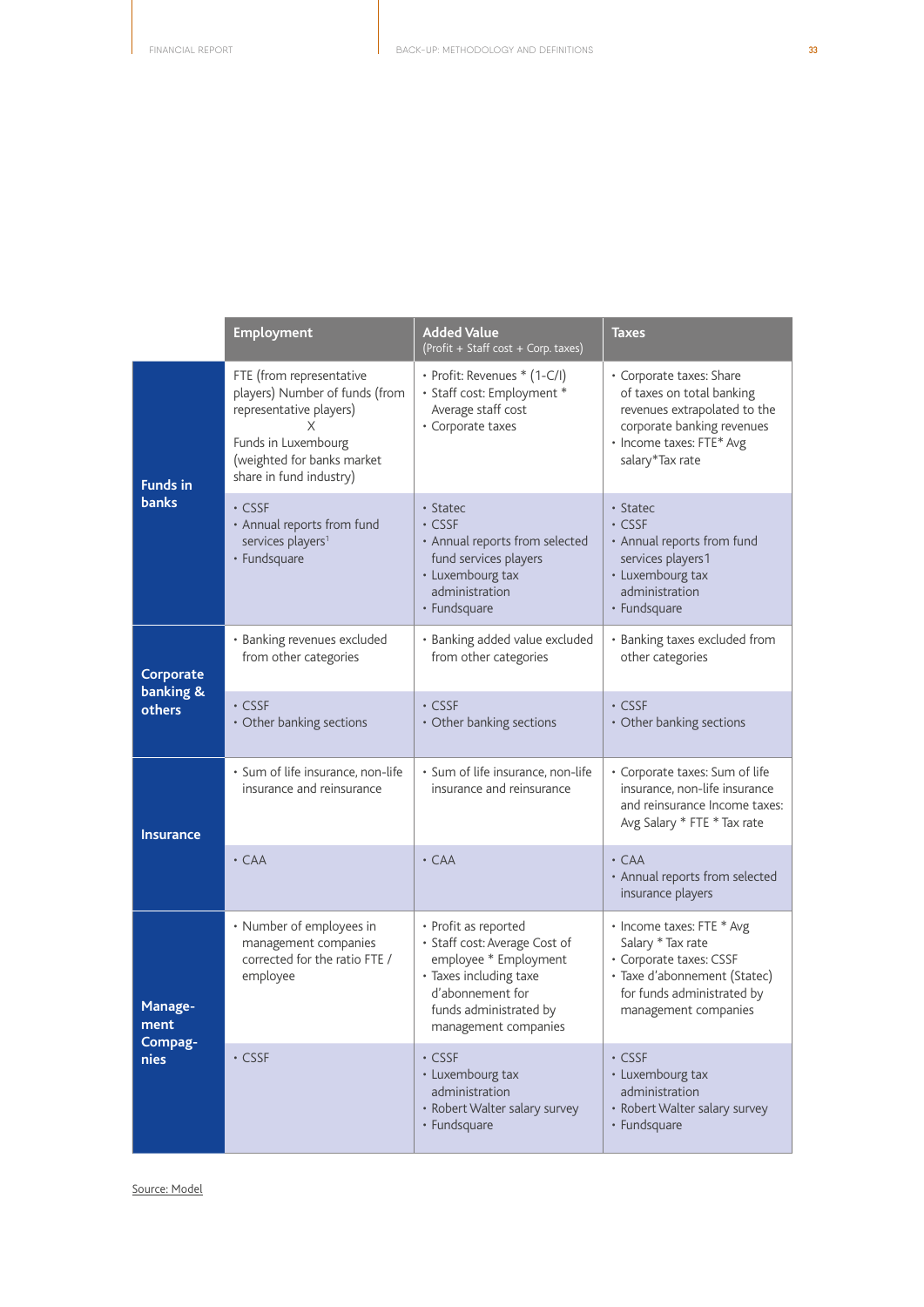|                                  | <b>Employment</b>                                                                                        | <b>Added Value</b><br>(Profit + Staff cost + Corp. taxes)                                                                       | <b>Taxes</b>                                                                                                                                              |
|----------------------------------|----------------------------------------------------------------------------------------------------------|---------------------------------------------------------------------------------------------------------------------------------|-----------------------------------------------------------------------------------------------------------------------------------------------------------|
| Investment<br>firms              | • Number of employees in<br>management companies<br>corrected for the ratio FTE /<br>employee            | • Data as reported by CSSF<br>• Taxes including taxe<br>d'abonnement (Statec)<br>for funds administrated by<br>investment firms | • Income taxes: FTE* Avg<br>Salary* Tax rate<br>· Corporate taxes: CSSF<br>· Taxe d'abonnement (Statec)<br>for funds administrated by<br>investment firms |
|                                  | $\cdot$ CSSF                                                                                             | $\cdot$ CSSF<br>• Fundsquare<br>• Statec                                                                                        | $\cdot$ CSSF<br>• Fundsquare<br>• Statec                                                                                                                  |
| <b>Specialized</b><br><b>PFS</b> | • Number of employees in<br>specialized PFS corrected for<br>the ratio FTE / employee                    | • Data as reported by CSSF<br>• Taxes including taxe<br>d'abonnement (Statec)<br>for funds administrated by<br>specialized PFS  | • CSSF<br>• Fundsquare<br>• Statec                                                                                                                        |
|                                  | $\cdot$ CSSF                                                                                             | $\cdot$ CSSF<br>• Fundsquare<br>· Statec                                                                                        | • Sum of FTE as reported by<br>players weighted by the share<br>of the financial sector in legal<br>work                                                  |
| <b>Legal</b>                     | • Sum of FTE as reported by<br>players weighted by the share<br>of the financial sector in legal<br>work | • Sum of added value as<br>reported by players weighted<br>by the share of the financial<br>sector in legal work                | • Annual reports of legal<br>industry players                                                                                                             |
|                                  | • Annual reports of legal<br>industry players                                                            | • Annual reports of legal<br>industry players                                                                                   | • Annual reports of legal<br>industry players                                                                                                             |
| Audit &<br>advisory              | • Sum of FTE as reported by<br>players weighted by the share<br>of the financial sector in legal<br>work | • Sum of added value as<br>reported by players weighted<br>by the share of the financial<br>sector in legal work                | • Sum of FTE as reported by<br>players weighted by the share<br>of the financial sector in legal<br>work                                                  |
|                                  | • Annual reports of audit<br>& advisory players                                                          | • Annual reports of audit &<br>advisory players                                                                                 | • Annual reports of audit<br>& advisory players                                                                                                           |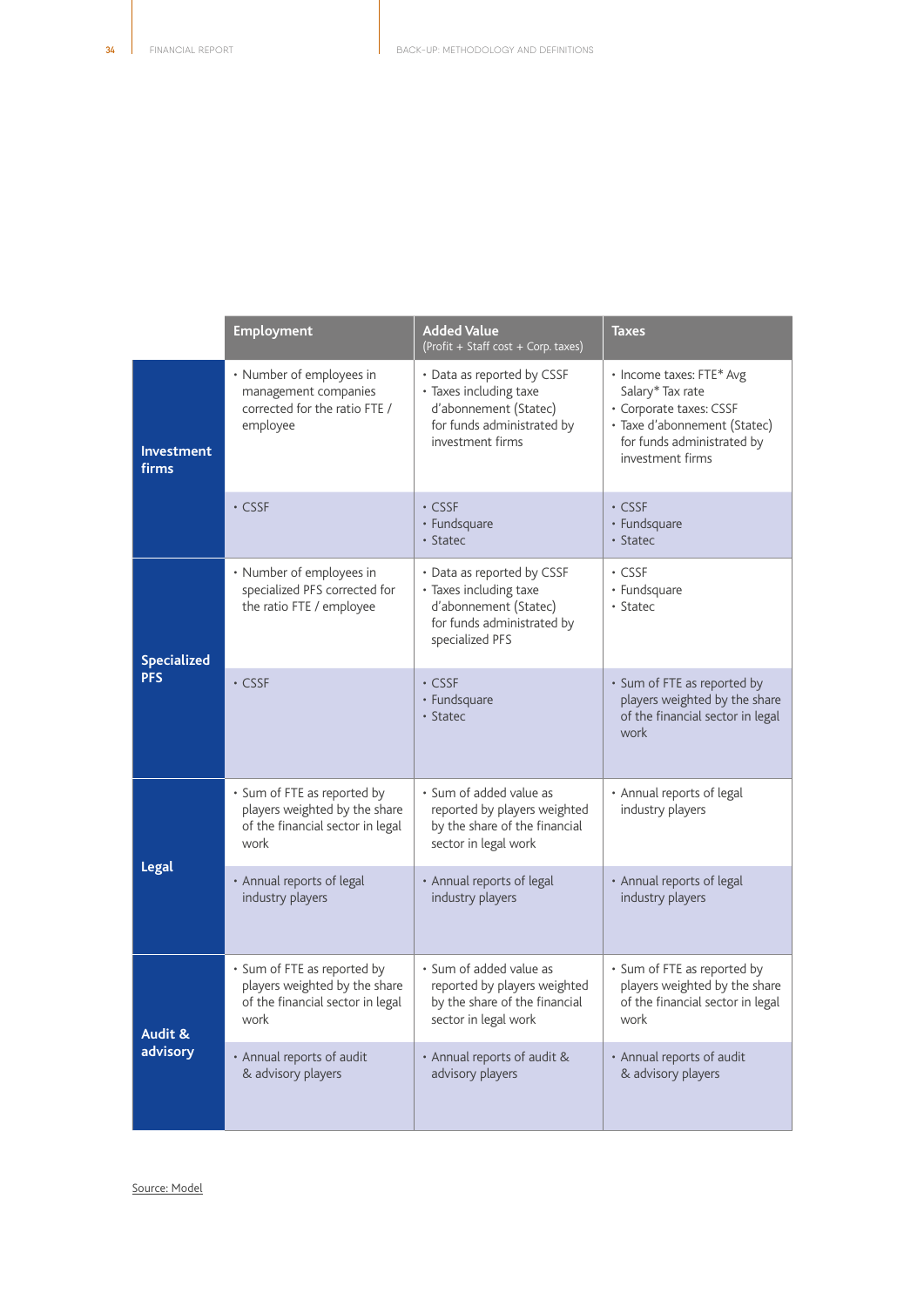#### **THE TRICKLE DOWN EFFECT OF THE FINANCIAL SECTOR IN LUXEMBOURG**

**Leveraging input / output tables and different structural indicators …**

- Input-Output tables describe the sale and purchase relationships between producers and consumers within an economy
- Example for a 3 sectors economy
- Structural indicators: value added intensity, employment intensity, share of production exported, hare of import of production

|                                             | Sector 1                                                              | <b>Sector 2</b>                                                       | Sector 3                                                              | <b>Final</b><br><b>consum</b><br>ption by HH | <b>Exports</b>                        | <b>Total</b><br>output               |
|---------------------------------------------|-----------------------------------------------------------------------|-----------------------------------------------------------------------|-----------------------------------------------------------------------|----------------------------------------------|---------------------------------------|--------------------------------------|
| Sector 1                                    | $a_{11}$                                                              | $a_{12}$                                                              | $a_{13}$                                                              | $a_{14}$                                     | $a_{15}$                              | $TO_1 = \sum_{i=1}^{n} a_{ii}$       |
| Sector 2                                    | $a_{21}$                                                              | $a_{22}$                                                              | $a_{23}$                                                              | $a_{24}$                                     | $a_{25}$                              | $TO_1 = \sum_{i=1}^{5} a_{2i}$       |
| Sector 3                                    | $a_{31}$                                                              | $a_{32}$                                                              | $a_{33}$                                                              | $a_{34}$                                     | $a_{35}$                              | $TO_1 = \sum_{i=1}^{5} a_{3i}$       |
| <b>Imports</b>                              | $a_{41}$                                                              | $a_{42}$                                                              | $a_{43}$                                                              | $a_{44}$                                     | $a_{45}$                              | $TO_1 = \sum_{i=1}^{5} a_{4i}$       |
| <b>Labour</b><br>compen-<br>sation          | $a_{52}$                                                              | $a_{52}$                                                              | $a_{53}$                                                              | $a_{54}$                                     | $\mathbf{a}_{\scriptscriptstyle{55}}$ | $TO_1 = \sum_{i=1}^{5} a_{5i}$       |
| <b>Taxes paid</b>                           | $a_{61}$                                                              | $a_{62}$                                                              | $a_{63}$                                                              | $a_{64}$                                     | $a_{65}$                              | $TO_1 = \sum_{i=1}^{5} a_{\delta i}$ |
| <b>Total</b><br>intermediate<br>consumption | $\Big  = \sum_{i=1}^{\widehat{6}} a_{ji}$                             | $=\sum_{j=1}^{6}a_{j2}$                                               | $=\sum_{i=1}^{6} a_{i3}$                                              | $=\sum_{j=1}^{6} a_{j4}$                     | $=\sum_{j=1}^6 \mathbf{a}_{js}$       | <b>Na</b>                            |
| <b>Value added</b>                          | Production<br>sector $1 -$<br>Intermediate<br>consumption<br>sector 1 | Production<br>sector $2 -$<br>Intermediate<br>consumption<br>sector 2 | Production<br>sector $3 -$<br>Intermediate<br>consumption<br>sector 3 | <b>Na</b>                                    | <b>Na</b>                             | <b>Na</b>                            |

Used for Luxembourgish input / output analysis

Source: OECD IO, WIOT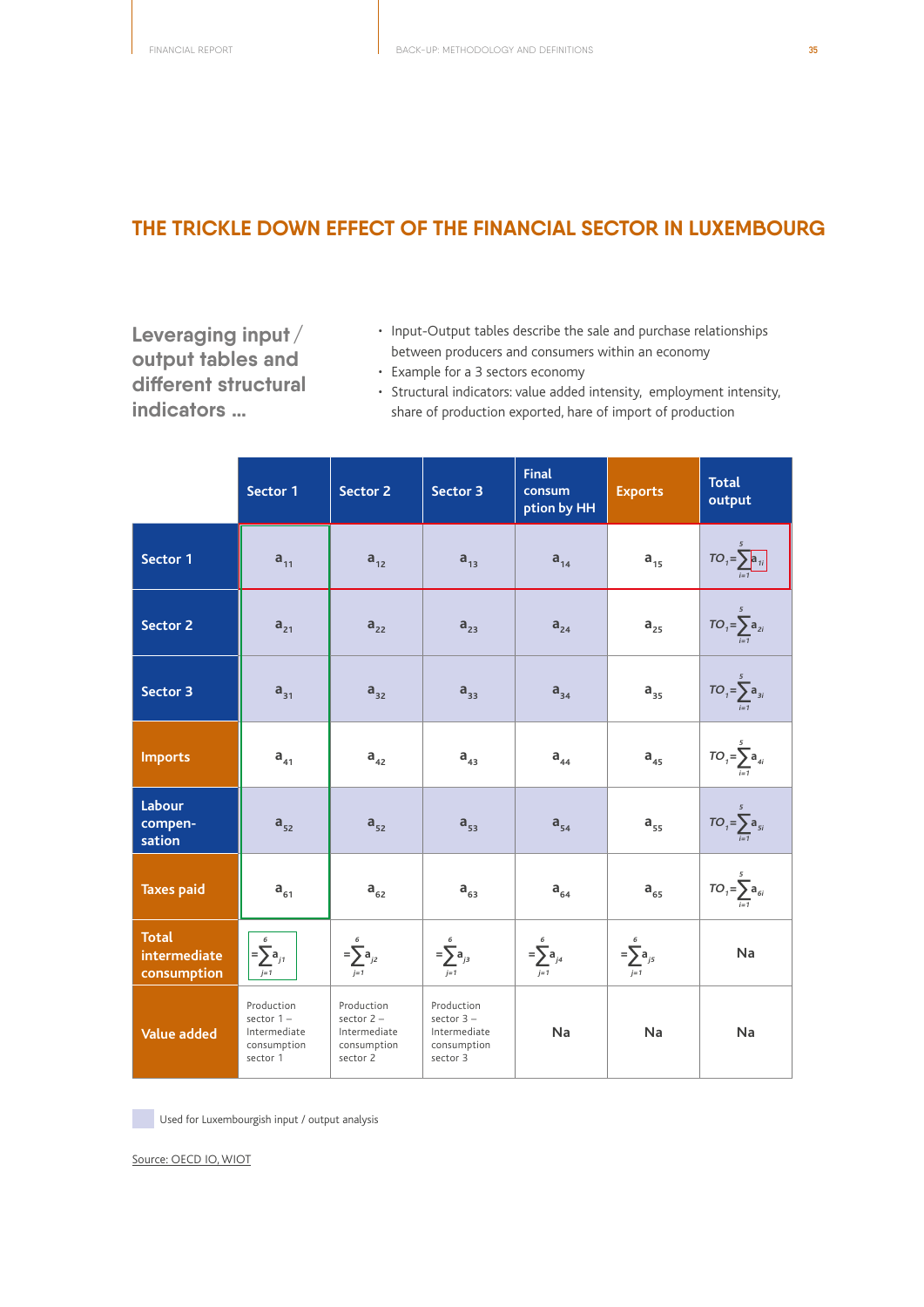### **... we are able to size the trickle down effect of the financial sector to the rest of the economy**

| <b>DIRECT</b><br><b>EFFECT</b>   | • Effect on first level suppliers<br>• Methodology: Share of domestic intermediate consumption in each<br>sector over total output applied to labor and value added intensity                                                                                                                                                                                                                                                                                                                                                                                   |
|----------------------------------|-----------------------------------------------------------------------------------------------------------------------------------------------------------------------------------------------------------------------------------------------------------------------------------------------------------------------------------------------------------------------------------------------------------------------------------------------------------------------------------------------------------------------------------------------------------------|
| <b>INDIRECT</b><br><b>EFFECT</b> | • Effect on suppliers of suppliers across the entire supply chain<br>• Methodology:<br>- Example in a 2 sector economy:<br>- Sector 1 produces 12 units of output. 5 consumed by sector 1<br>itself, 7 consumed by sector 2<br>- Sector 2 produces 11 units of output. 8 consumed by sector 2<br>itself, 3 consumed by sector 2<br>- Without sector 2, sector 1 would only produce 5 units.<br>The multiplicator for sector 1 is 2.4 (12/5)<br>Similar logic applied through a matrix analysis in order to take into<br>account interactions across all sectors |
| <b>INDUCED</b><br><b>EFFECT</b>  | · Effect contributed by income spent of the employees in the<br>industry and the supply chain<br>• Methodology: similar as for indirect effect but including labour<br>compensation and final consumption                                                                                                                                                                                                                                                                                                                                                       |

### **TAKEN INTO ACCOUNT VERSUS ASSUMPTIONS**

- Labor intensity of all industries in the economy
	- Value added intensity of all industries in the economy
	- Share of output exported / imported for all industries in the economy
	- Sale and purchases relationship for all industry-industry pairs in the economy
- $\mathbf{X} \cdot$  Responsive supply chain industries vary their production to meet changes in demand
	- Fixed price supply chain
	- Fixed production patterns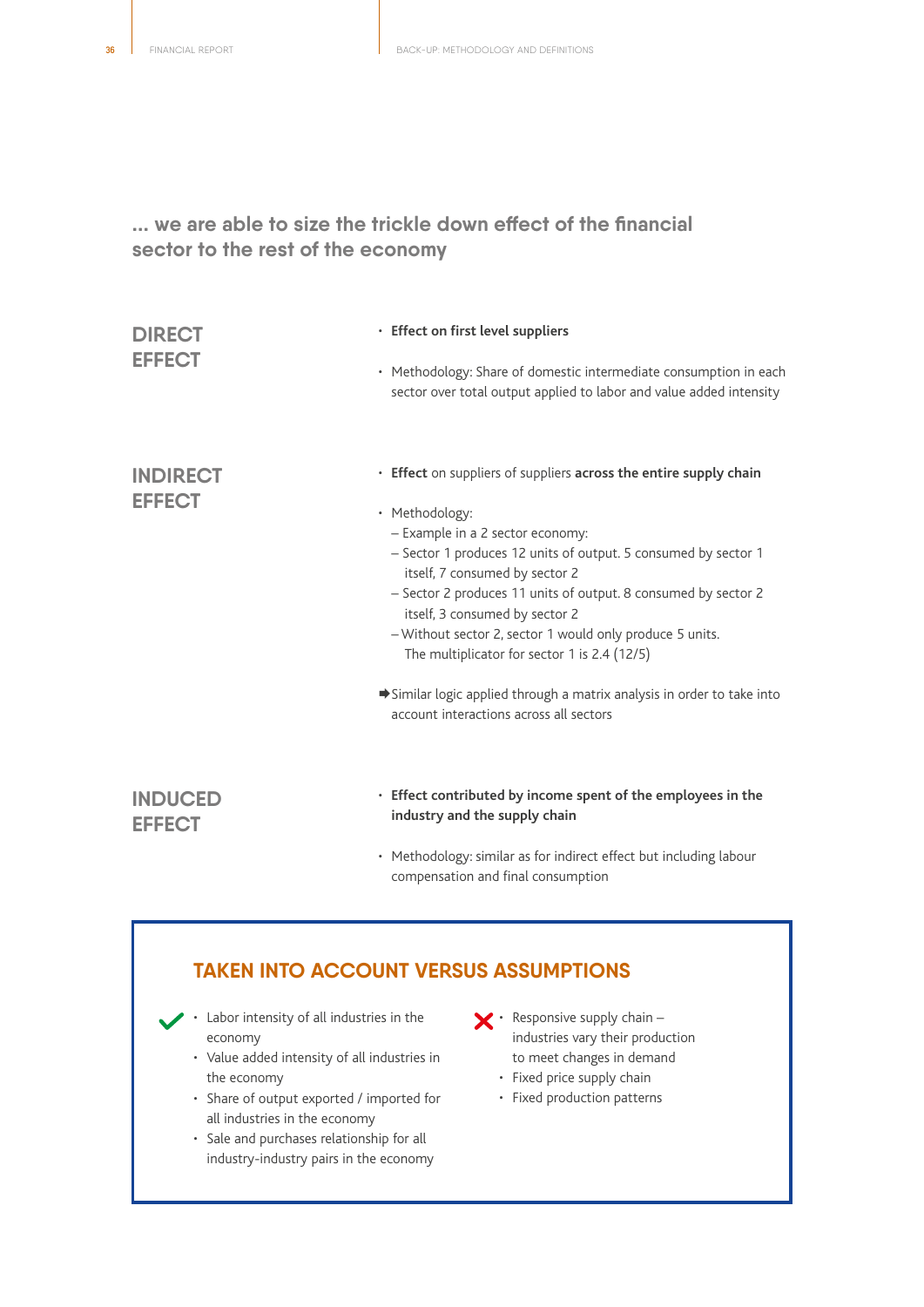### **THE DIRECT EFFECT – EFFECT ON FIRST LEVEL SUPPLIERS**

|                                             | Sector 1                                                              | <b>Sector 2</b>                                                       | Sector 3                                                              | <b>Final</b><br>consum-<br>ption by HH | <b>Exports</b>             | <b>Total</b><br>output           |
|---------------------------------------------|-----------------------------------------------------------------------|-----------------------------------------------------------------------|-----------------------------------------------------------------------|----------------------------------------|----------------------------|----------------------------------|
| Sector 1                                    | $a_{11}$                                                              | $a_{12}$                                                              | $a_{13}$                                                              | $a_{14}$                               | $a_{15}$                   | $TO_1 = \sum_{i=1}^{5} a_{ii}$   |
| <b>Sector 2</b>                             | $a_{21}$                                                              | $a_{22}$                                                              | $a_{23}$                                                              | $a_{24}$                               | $\mathsf{a}_{\mathsf{25}}$ | $TO_1 = \sum_{i=1}^{n} a_{2i}$   |
| Sector 3                                    | $a_{31}$                                                              | $a_{32}$                                                              | $a_{33}$                                                              | $a_{34}$                               | $a_{35}$                   | $TO_1 = \sum_{i=1}^{5} a_{3i}$   |
| <b>Direct</b><br>effect                     | $=\sum a_{j1}$<br>$\sqrt{70}$                                         | $=\sum_{j=1}^{3} a_{j2} / T O_2$                                      | $=\sum_{j=1}^{7} a_{j3} / TO_3$                                       | $=\sum a_{i3} / TO_{HH}$               | Na                         | <b>Na</b>                        |
| <b>Imports</b>                              | $a_{41}$                                                              | $a_{42}$                                                              | $a_{43}$                                                              | $a_{44}$                               | $a_{45}$                   | $TO_1 = \sum_{i=1}^{3} a_{4i}$   |
| <b>Labour</b><br>compen-<br>sation          | $a_{52}$                                                              | $a_{52}$                                                              | $a_{53}$                                                              | $a_{54}$                               | $a_{55}$                   | $TO_{i} = \sum_{i=1}^{5} a_{si}$ |
| <b>Taxes paid</b>                           | $a_{61}$                                                              | $a_{62}$                                                              | $a_{63}$                                                              | $a_{64}$                               | $a_{65}$                   | $TO_1 = \sum_{i=1}^{n} a_{ii}$   |
| <b>Total</b><br>intermediate<br>consumption | $=\sum_{j=1}^6 a_{j1}$                                                | $=\sum_{j=1}^6 \mathsf{a}_{j2}$                                       | $=\sum_{j=1}^{6} a_{j3}$                                              | $=\sum_{j=1}^{6} a_{j4}$               | $=\sum_{j=1}^{6} a_{j5}$   | Na                               |
| <b>Value added</b>                          | Production<br>sector $1 -$<br>Intermediate<br>consumption<br>sector 1 | Production<br>sector $2 -$<br>Intermediate<br>consumption<br>sector 2 | Production<br>sector $3 -$<br>Intermediate<br>consumption<br>sector 3 | <b>Na</b>                              | <b>Na</b>                  | Na                               |

• Effect on first level of suppliers

• The share of a given sector output that is made based on inputs produced in other sectors

Data used for direct effect

For each sector: *intemediary domestic consumption Total output* Example - sector 1: *intemediary domestic consumption*

*Total output*

Source: OECD IO, WIOT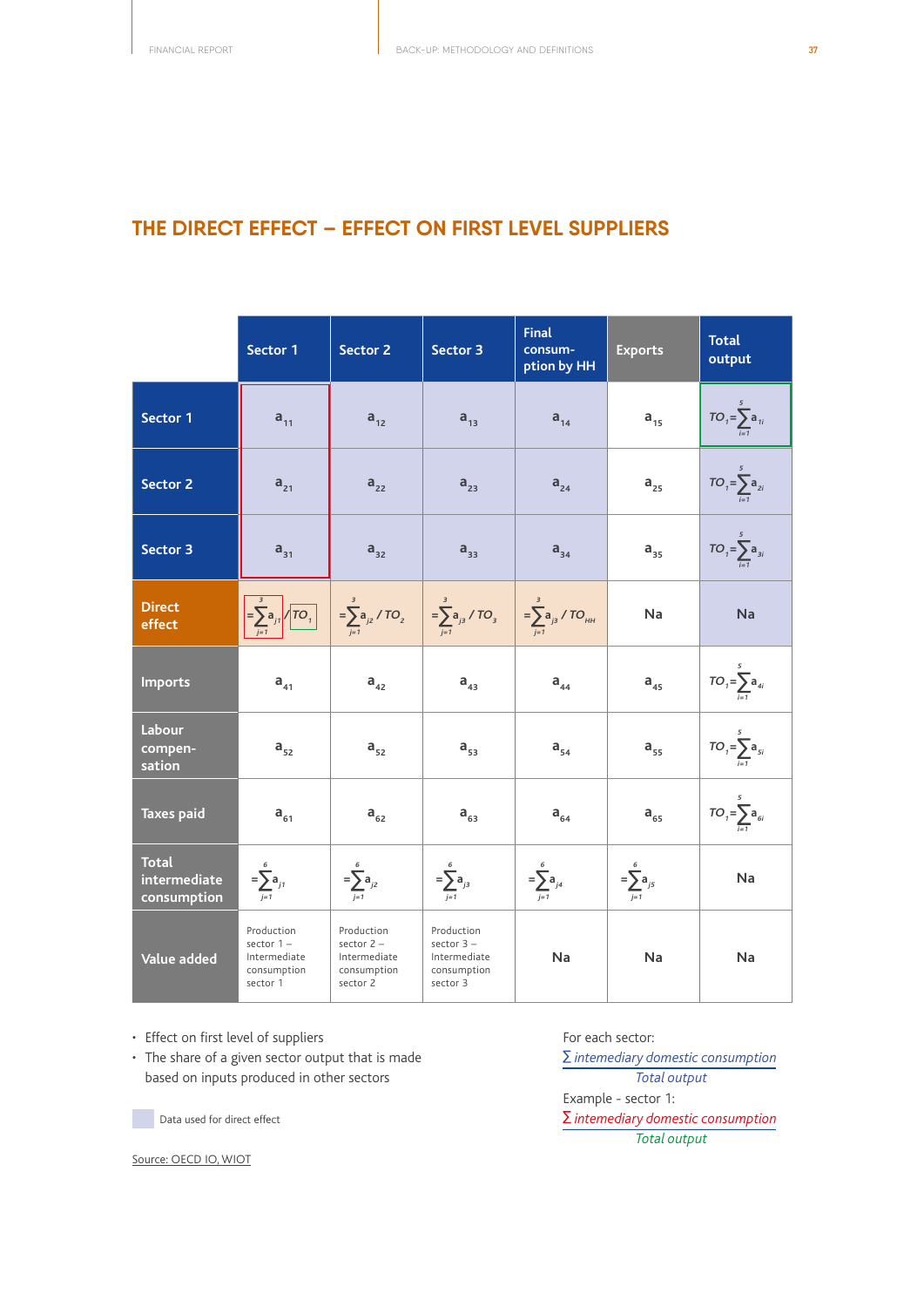### **THE INDIRECT EFFECT – EFFECT ON THE REST OF THE SUPPLY CHAIN**

#### **Computation**

### **Step 1 – creation of the sector by sector direct effect matrix**

• Each value in DE is the share of the output of a given sector coming from each one of the other sectors

#### **DE =**

|                             | Sector 1                | Sector 2                | Sector 3                | <b>Final</b><br>consum-<br>ption by HH | Total<br>output |
|-----------------------------|-------------------------|-------------------------|-------------------------|----------------------------------------|-----------------|
| Sector 1                    | $rac{a_{11}}{TO_1}$     | $\frac{a_{12}}{TO_2}$   | $\frac{a_{13}}{TO_{3}}$ | $\frac{a_{14}}{TO_{4}}$                | TO <sub>1</sub> |
| <b>Sector 2</b>             | $\frac{a_{21}}{TO_1}$   | $\frac{a_{22}}{TO_{2}}$ | $\frac{a_{23}}{TO_{3}}$ | $\frac{a_{24}}{TO_4}$                  | TO <sub>2</sub> |
| Sector 3                    | $\frac{a_{31}}{TO_1}$   | $\frac{a_{32}}{TO_{2}}$ | $\frac{a_{33}}{TO_{3}}$ | $\frac{a_{34}}{TO_4}$                  | TO <sub>3</sub> |
| Labour<br>compen-<br>sation | $\frac{a_{51}}{TO_{1}}$ | $rac{a_{52}}{TO_{2}}$   | $\frac{a_{53}}{TO_{3}}$ | $\frac{a_{54}}{TO_{4}}$                | Na              |

Data to be included to account for induced effect

Source: OECD IO, WIOT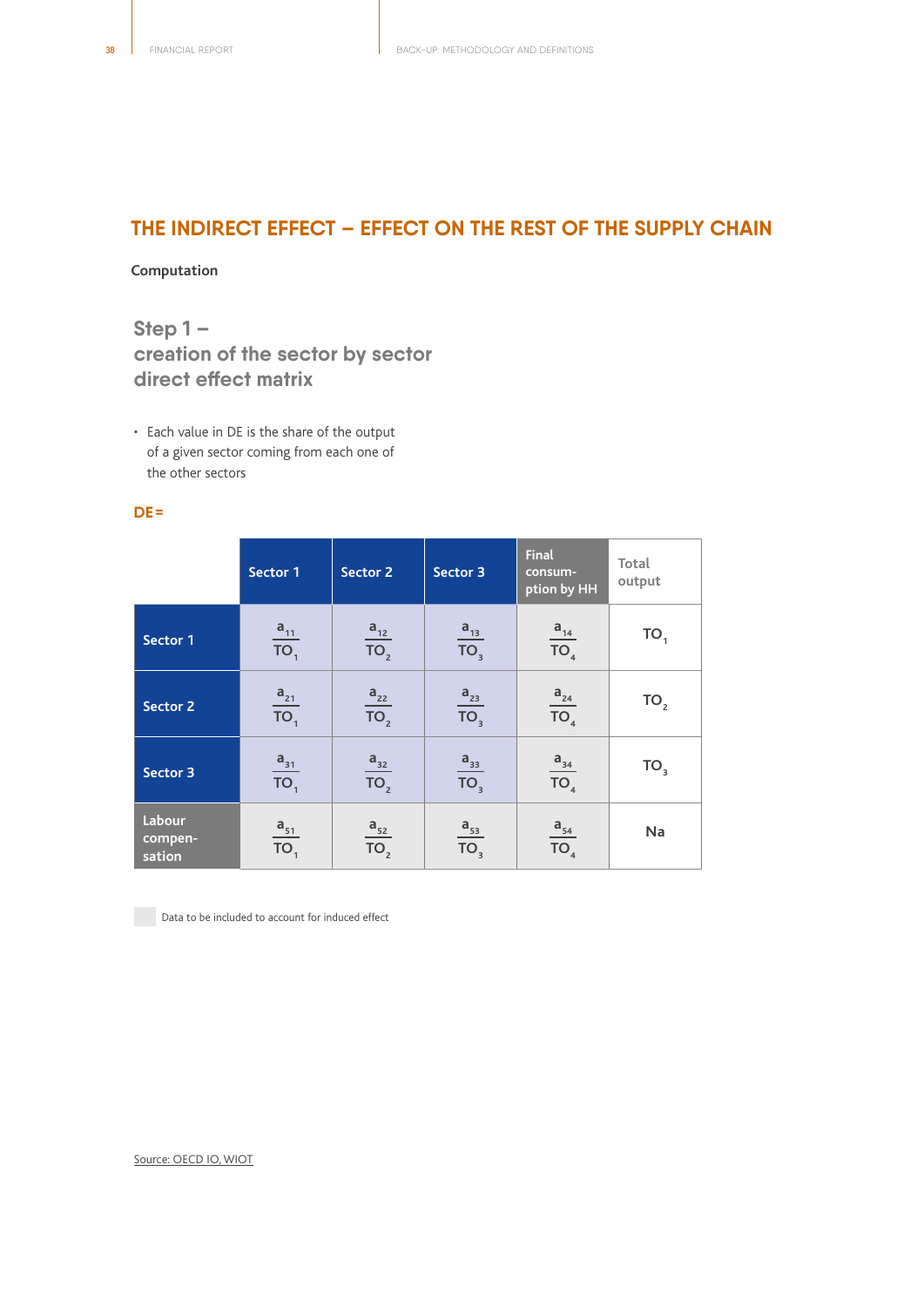**Step 2 – Subtract the DE matrix to the identity matrix**

#### | **I - DE** | **=**

|                             | Sector 1                                   | <b>Sector 2</b>        | Sector 3                | <b>Final</b><br>consum-<br>ption by HH |
|-----------------------------|--------------------------------------------|------------------------|-------------------------|----------------------------------------|
| Sector 1                    | $1-\frac{a_{11}}{TO_1}$                    | $-\frac{a_{12}}{TO_2}$ | $\frac{a_{13}}{TO_{3}}$ | $\cdot \frac{a_{14}}{TO_{4}}$          |
| <b>Sector 2</b>             | $\frac{a_{21}}{TO_{1}}$                    | $\frac{a_{22}}{TO}$    | $\frac{a_{23}}{TO_{3}}$ | $\frac{a_{24}}{TO_{4}}$                |
| Sector 3                    | $\frac{a_{31}}{TO_1}$                      | $-\frac{a_{32}}{TO_2}$ | $\frac{a_{33}}{TO_{3}}$ | $\frac{a_{34}}{TO_{4}}$                |
| Labour<br>compen-<br>sation | $\frac{a_{51}}{a_{51}}$<br>TO <sub>1</sub> | $\frac{a_{52}}{TO_2}$  | $\frac{a_{53}}{TO_{3}}$ | $rac{a_{54}}{TO_{4}}$                  |

Data to be included to account for induced effect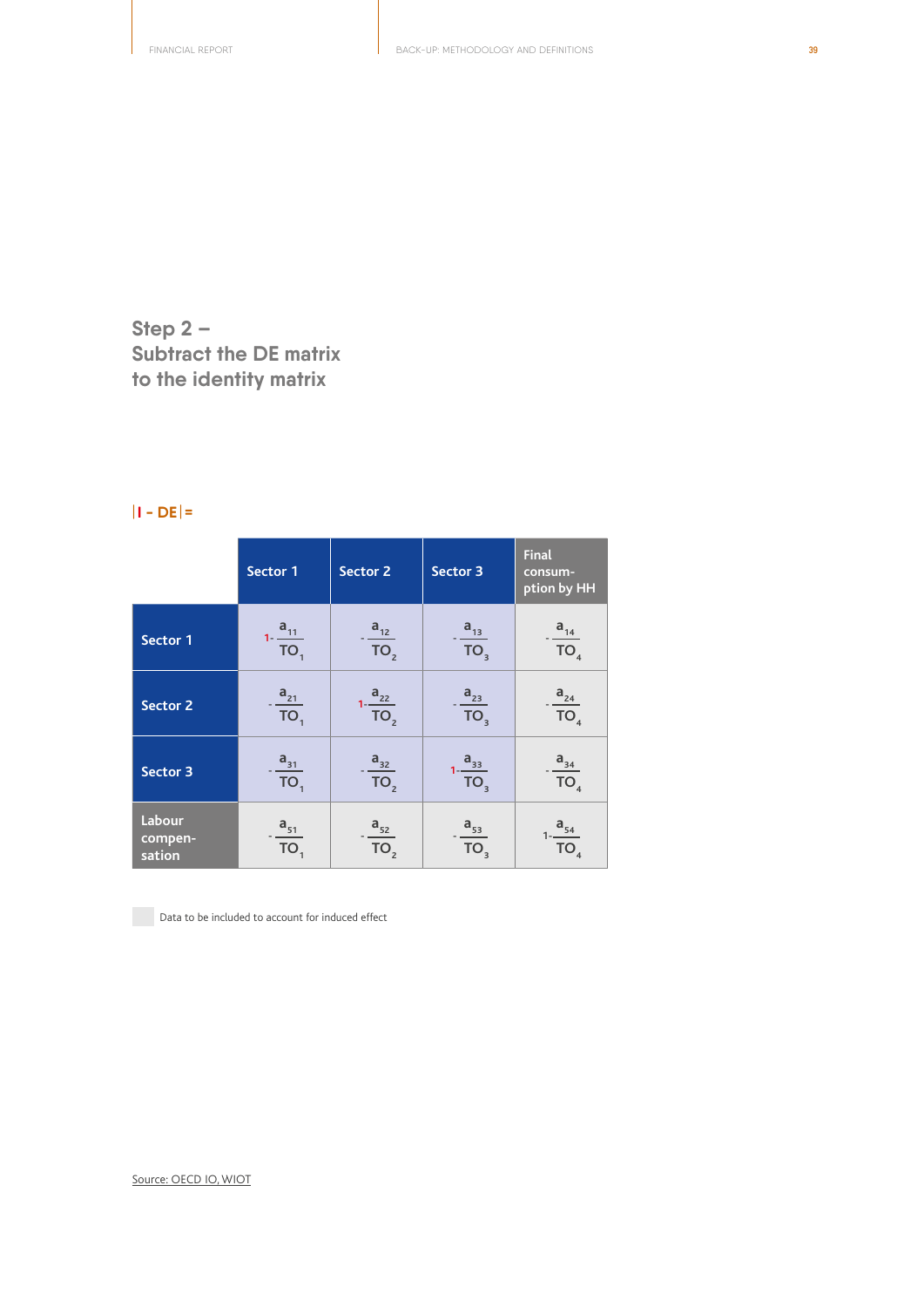**Step 3 – Subtract the DE matrix to the identity matrix**

- Inverse of a matrix:
- $|I-DE|$ <sup>\*</sup> $|I-DE|-1=$ I
- Example with numbers:  $8 \rightarrow 1/8$

#### $|1 - DE|^{-1} =$

|                             | Sector 1 | Sector 2 | Sector 3 | <b>Final</b><br>consum-<br>ption by HH |
|-----------------------------|----------|----------|----------|----------------------------------------|
| Sector 1                    | $N_{11}$ | $N_{12}$ | $N_{13}$ | $N_{14}$                               |
| <b>Sector 2</b>             | $N_{21}$ | $N_{22}$ | $N_{23}$ | $N_{24}$                               |
| Sector 3                    | $N_{31}$ | $N_{32}$ | $N_{33}$ | $N_{34}$                               |
| Labour<br>compen-<br>sation | $N_{41}$ | $N_{42}$ | $N_{43}$ | $N_{44}$                               |

### **Step 4 – Extrapolate multipliers from**  | **I-DE** | **-1**

For sector-sector pairs, compute:

$$
IE_{ij} = N_{ij} - \frac{a_{ij}}{To_{j}} - 1
$$

#### **Rationale**

- Creation of each sector-sector output in a theoretical economy in which:
- 1. Outputs are standardized to one
- 2. All cross sector interactions are removed

Source: OECD IO, WIOT

#### **| I - DE | X** | **I - DE** | **= -1 I -**

- Each value represents by how much each sector-sector output of the theoretical economy | I-DE | needs to be multiplied to obtain the production of economy I
- Those values-Direct effect-1 (as economy is standardized) give the actual indirect multipliers

• Actual output of the economy standardized to one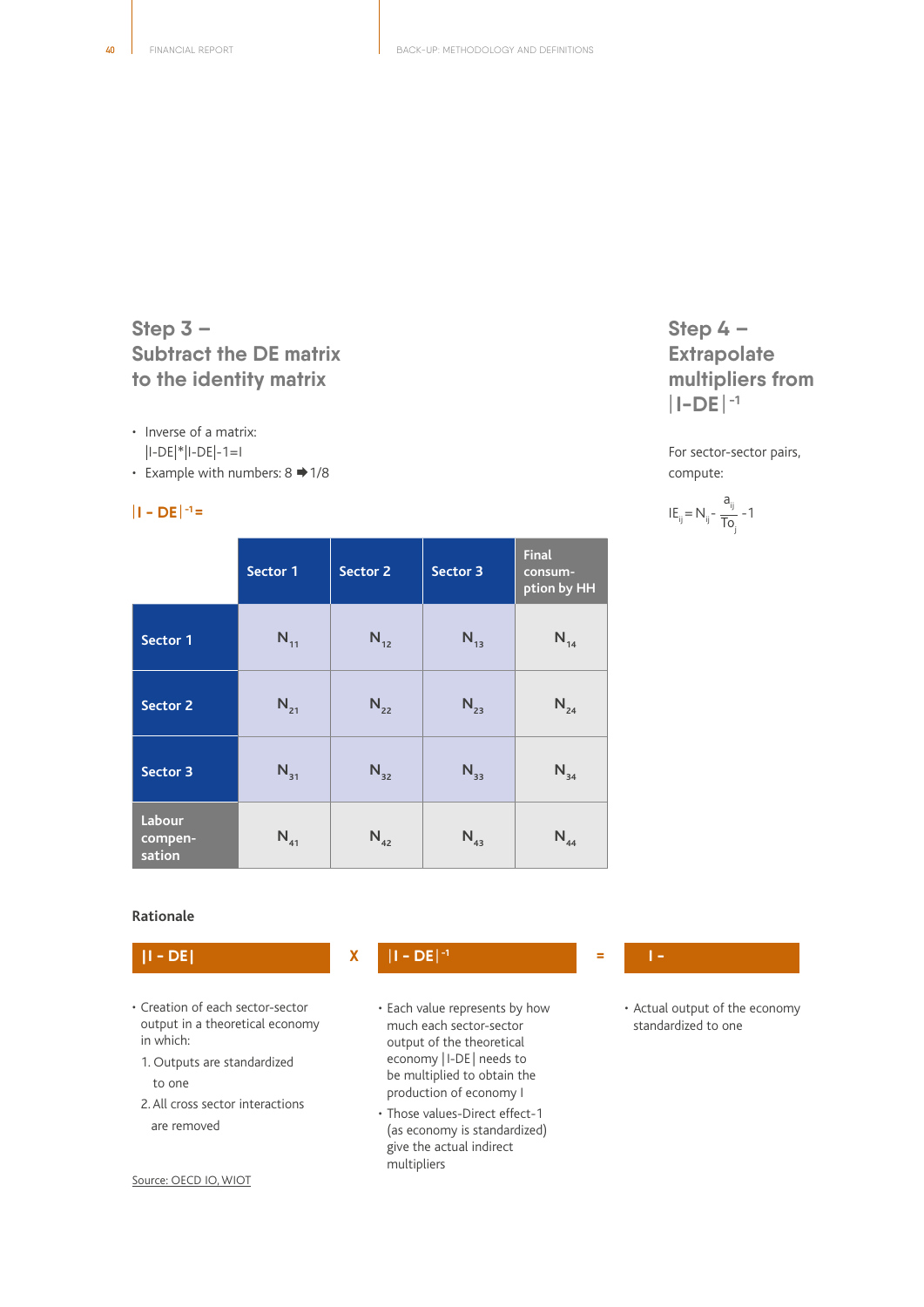### **FROM OUTPUT MULTIPLIERS TO VALUE ADDED / EMPLOYMENT MULTIPLIERS**

#### **Calculation rational –**

**Example, VA direct effect multiplier for the financial sector, 2014** Similar logic applies for other multipliers / years

|                                                      | 1. For each sector,<br>computation of<br>sector<br>proportionality ratios |                              | 2. Multiply each sector/<br>output by the ratios |  |
|------------------------------------------------------|---------------------------------------------------------------------------|------------------------------|--------------------------------------------------|--|
|                                                      | VA/Q                                                                      | FS direct effect -<br>Output | FS direct effect -<br><b>VA</b>                  |  |
| Agriculture, forestry, fishing                       | 0.34                                                                      | $\mathbf 0$                  | $= 0.34$   $ 0.00 $                              |  |
| Mining, quarrying                                    | 0.44                                                                      | $\mathbf{0}$                 | $\mathbf 0$                                      |  |
| Manufacture                                          | 0.26                                                                      | $\mathbf 0$                  | 0.0003                                           |  |
| Electricity, gaz, air conditionning, water<br>supply | 0.31                                                                      | $\mathbf 0$                  | 0.0003                                           |  |
| Construction                                         | 0.42                                                                      | $\mathbf 0$                  | 0.0005                                           |  |
| Wholesale                                            | 0.35                                                                      | $\Omega$                     | 0.0012                                           |  |
| Transporation                                        | 0.39                                                                      | 0.01                         | 0.0037                                           |  |
| Accomodation                                         | 0.62                                                                      | $\Omega$                     | 0.0010                                           |  |
| Information / communication                          | 0.23                                                                      | $\Omega$                     | 0.0008                                           |  |
| Financial services                                   | 0.15                                                                      | 0.32                         | 0.0478                                           |  |
| Real estates                                         | 0.73                                                                      | $\mathbf 0$                  | 0.0019                                           |  |
| Other business services                              | 0.40                                                                      | 0.03                         | 0.0120                                           |  |
| Public admin                                         | 0.75                                                                      | $\Omega$                     | 0.0003                                           |  |
| Education                                            | 0.88                                                                      | $\mathbf{0}$                 | 0.0017                                           |  |
| Health                                               | 0.74                                                                      | $\mathbf 0$                  | 0.0001                                           |  |
| Arts, entertainement, recreation others              | 0.60                                                                      | $\mathbf 0$                  | 0.0006                                           |  |
| Private HH with employed persons                     | 1.00                                                                      | $\pmb{0}$                    | 0                                                |  |

Source: OECD IO, WIOT

**Direct effect Direct effect**<br>multiplier for VA  $= \sum \boxed{=} 0.07$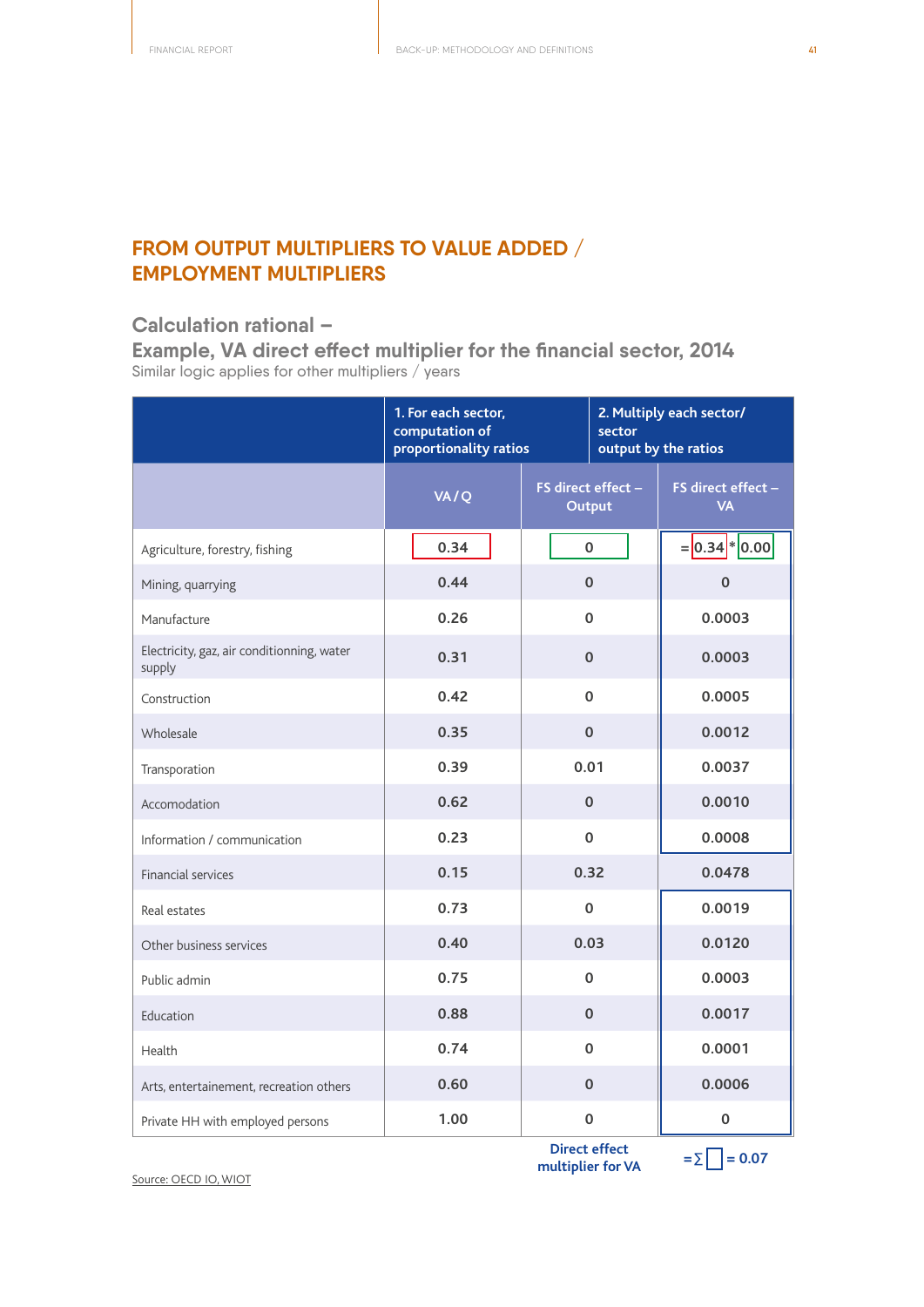### **Output**

#### **For each sector you get**

(example financial sector 2014):

1 additional unit of output in the financial sector generates below numbers of FTE / employment in Luxembourg

|           | <b>Direct</b>                                      | <b>Indirect</b>                                          | <b>Induced</b>                                                                        |
|-----------|----------------------------------------------------|----------------------------------------------------------|---------------------------------------------------------------------------------------|
| <b>VA</b> | 0.02                                               | 0.02                                                     | 0.04                                                                                  |
| Empl.     | 0.19                                               | 0.15                                                     | 0.31                                                                                  |
|           | Through direct<br>suppliers of financial<br>sector | Through suppliers of<br>suppliers of financial<br>sector | Through additional<br>income spent<br>of employees of<br>industry and supply<br>chain |

#### **Value added example,** EUR bn



Source: OECD IO, WIOT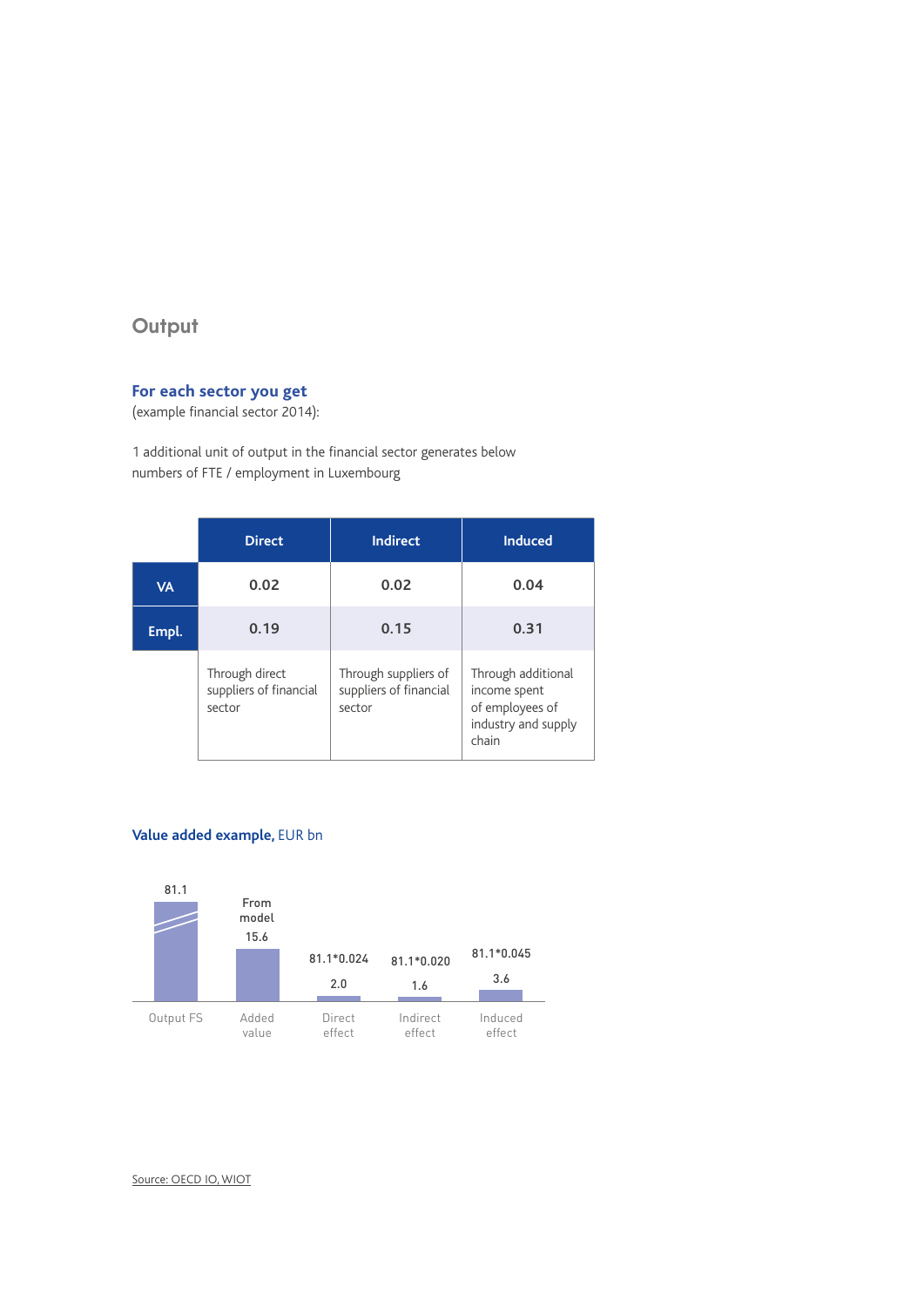### **ABOUT LUXEMBOURG FOR FINANCE**

Luxembourg for Finance (LFF) is the Agency for the Development of the Financial Centre. It is a public-private partnership between the Luxembourg Government and the Luxembourg Financial Industry Federation (PROFIL). Founded in 2008, its objective is to develop Luxembourg's financial services industry and identify new business opportunities.

LFF connects international investors to the range of financial services provided in Luxembourg, such as investment funds, wealth management, capital market operations or advisory services. In addition to being the first port of call for foreign journalists, LFF cooperates with the various professional associations and monitors global trends in finance, providing the necessary material on products and services available in Luxembourg. Furthermore, LFF manages multiple communication channels, organises seminars in international business locations, and takes part in selected world-class trade fairs and congresses.

EDITORIAL CONCEPTION Luxembourg for Finance | DESIGNED BY Bizart | PRINTED BY Print Solutions | © LFF, December 2019